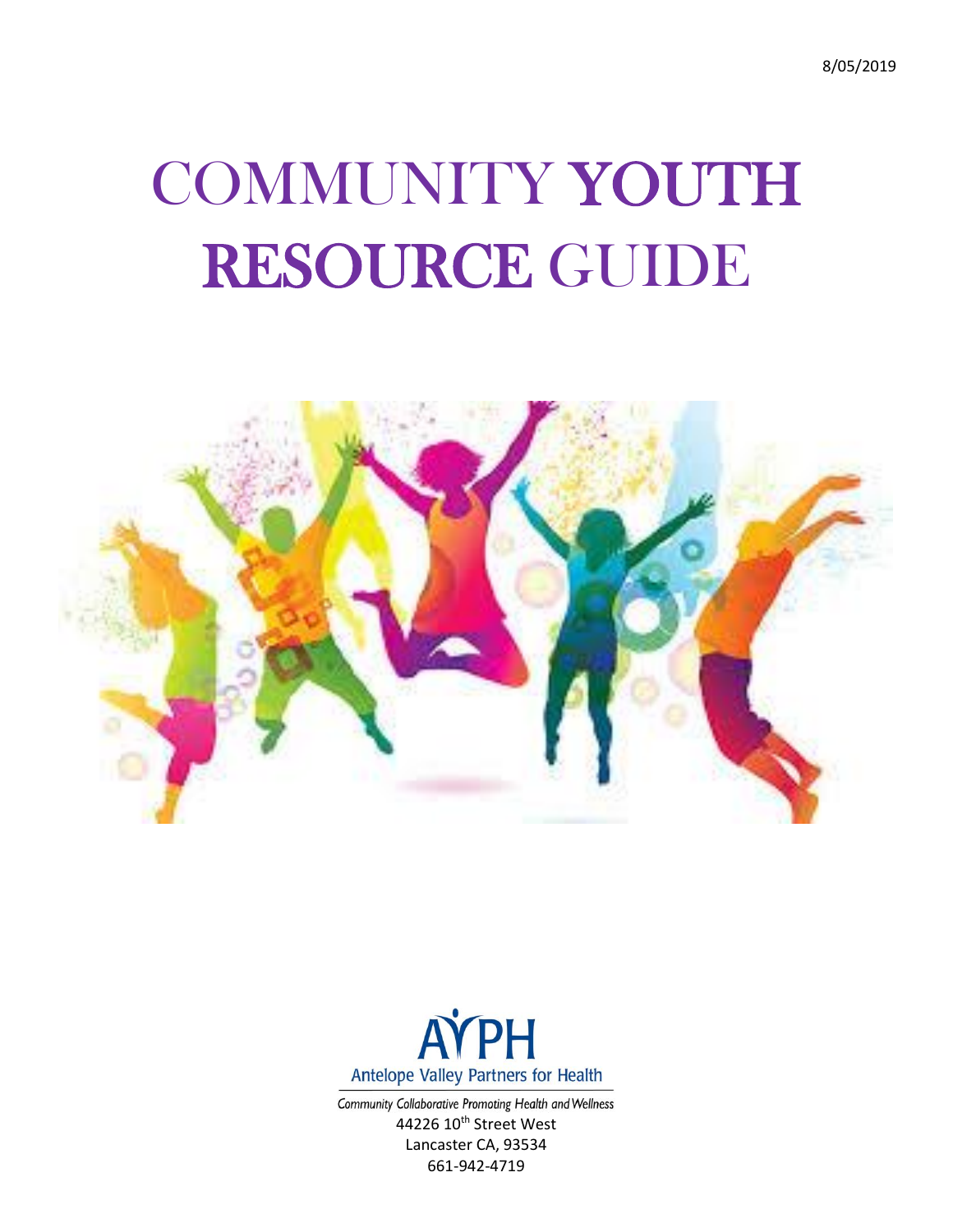

## This guide provides a list of youth services and programs available in the community of the Antelope Valley. If you have any questions, please contact Kimberly Pichinte at (661) 942-4719 xt.151 or at kpichinte@avph.org

**This directory is meant as a general inventory of programs for children and youth; it may be utilized by**

**families, service providers, friends, and youth themselves. The services in this directory are provided in the**

**community and are accessible to young people meeting program criteria. Services listed do not require a referral from a physician or**

**mental health provider, nor will the services listed require referral from child welfare or juvenile justice systems or from the court system.**

**Antelope Valley Partners for Health (AVPH)** *(Lancaster, CA (661) 942-4719)* The Youth Services Department helps youth in the community grow by providing education, resources and creating a safe place for each youth to succeed in the Antelope Valley. As a department we will strive to meet each youth right where they are in their lives, to promote and teach a lifestyle that encourages physical and mental health.

*\*Linkage to resources please contact Kimberly Pichinte at kpichinte.org or (661) 942-4719 ext.151*

{Programs Included/Services Provided}

- ❖ Supporting Young Victims (SYV): Deliver the most current information, services, and support to children and youth ages 6-17 years old who are crime victims because of the opioid crisis.
- $\bullet$  United Way: Providing career speakers to multiple schools in the AV. We are very excited as a team to bring specific career speakers to your campus in the career fields you the student have chosen, such as entrepreneur, videographer, nurse, police officer, and many more.
- ❖ Social Services Explorers: Equipping and building up young leaders to impact their schools and communities today.
- $\triangle$  Ready to Rise: Provides and establishes a comprehensive, community driven and multidisciplinary response to youth ages 11-24 who are in the juvenile system or at risk to be in the juvenile system.
- ❖ Antelope Valley Youth Opioid Coalition: Through partnerships with local organizations, and agencies we will advocate for each youth by addressing and bringing awareness to the opioid crisis in the Antelope Valley. For more information regarding meeting date/time please contact David Pedraza @ (661) 942-4719 ext.109
- **Bartz-Altadona Community Health Center (Lancaster, CA (661) 874-4050)** provides, patient-centered, high-quality, trauma-informed health and wellness care services to residents of the Antelope Valley regardless of ability to pay. For children and youth, Batrz-Altadonna offers Behavior Health and Pain Management services which provide the following:
	- ❖ Psychiatry
	- ❖ Medically Assisted Treatment(MAT) integrated with Primary Care
	- ❖ Individual Counseling
	- ❖ Drug and Alcohol Dependency (Non court-ordered)
	- $\triangleleft$  Alanon Family Group (Tuesdays at 5:15-6:15PM, open to the community)
	- ❖ SMART recovery group (Open to BACHC Primary Care patients, call for more information)
	- ❖ Plus, other special groups for specific issues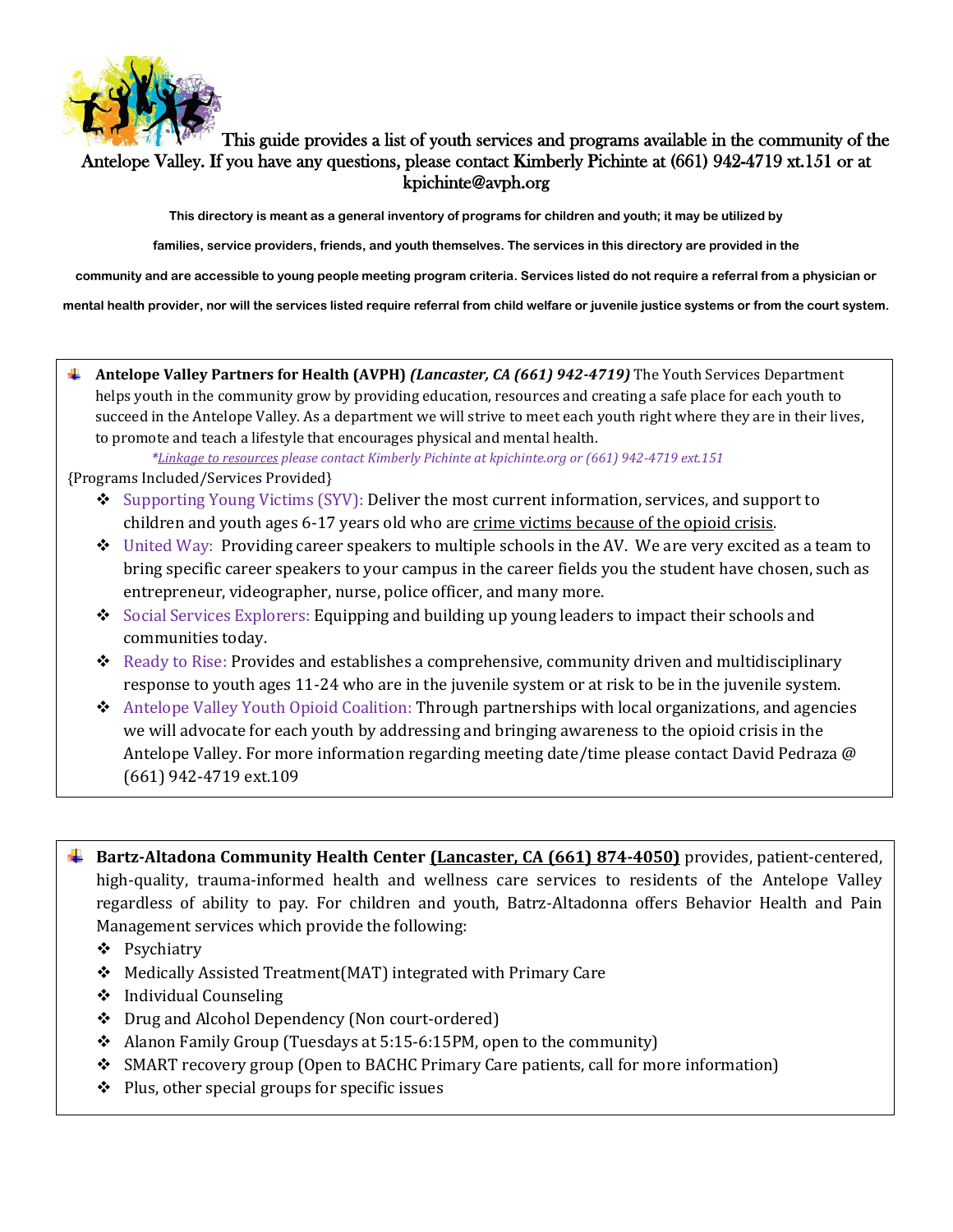**Change Lanes Youth Support Services (***Lancaster, CA (661) 948-2555*) provides prevention, intervention, education and outreach services to youth ages 7 - 17 years of age. Many of the youth we serve have experienced some type of trauma in their lives. Our goal is to provide a healthy environment for them surrounded by individuals who understand and can guide them without adverse consequences. We aide in helping our young people reduce further trauma and transition into adulthood with a positive mindset, achievable goals and better outcomes.

Services offered include: *\*All programs listed have a 30\$ registration fee. For accommodation please contact office.*

- ❖ Life Skills Development
- ❖ Afterschool Program
- ❖ Parent Education
- ❖ Child Sexual Awareness & Child Safety
- ❖ Community service for youth only

**Child and Family Guidance Center (CFGC)** *(Palmdale, CA (661) 265-8627)* provides counseling to children and families throughout the Antelope Valley. Services may be provided in a variety of settings, depending on the program engaged. If you feel that we may be of service to yourself, family, or someone that you know, then call to get the process started today! Outpatient services are available in English and Spanish and include individual, family, and group therapy; psychiatric evaluation and medication management; rehabilitation and skill building; and case management services. \**All programs listed require medi-cal.* 

Programs include:

- ❖ Individual, Family, and Group Therapy services:
	- o Aggression Replacement Therapy (ages 9-17)
	- o Crisis Oriented Recovery System (ages 3-18)
	- o Functional Family Therapy (ages 11-17)
	- o Individual Cognitive Behavioral Therapy (teens and adults)
	- o Interpersonal Psychotherapy (age 12 and over)
	- o Managing and Adapting Practice (ages 3-18)
	- o Positive Parenting Program (ages 1-16)
	- o Seeking Safety (ages 13-18)
	- o Trauma Focused Cognitive Behavior Therapy (ages 3-18)
- ❖ School-Based Mental Health Services
- ❖ Full-Service Partnership
- ❖ Outreach Services
- ❖ Parent and Teen Libraries
- ❖ Psychiatric Services
- ❖ Therapeutic Services
- ❖ Incredible Years (ages 2-11)
- ❖ Multi-Systemic Therapy (ages 12-17)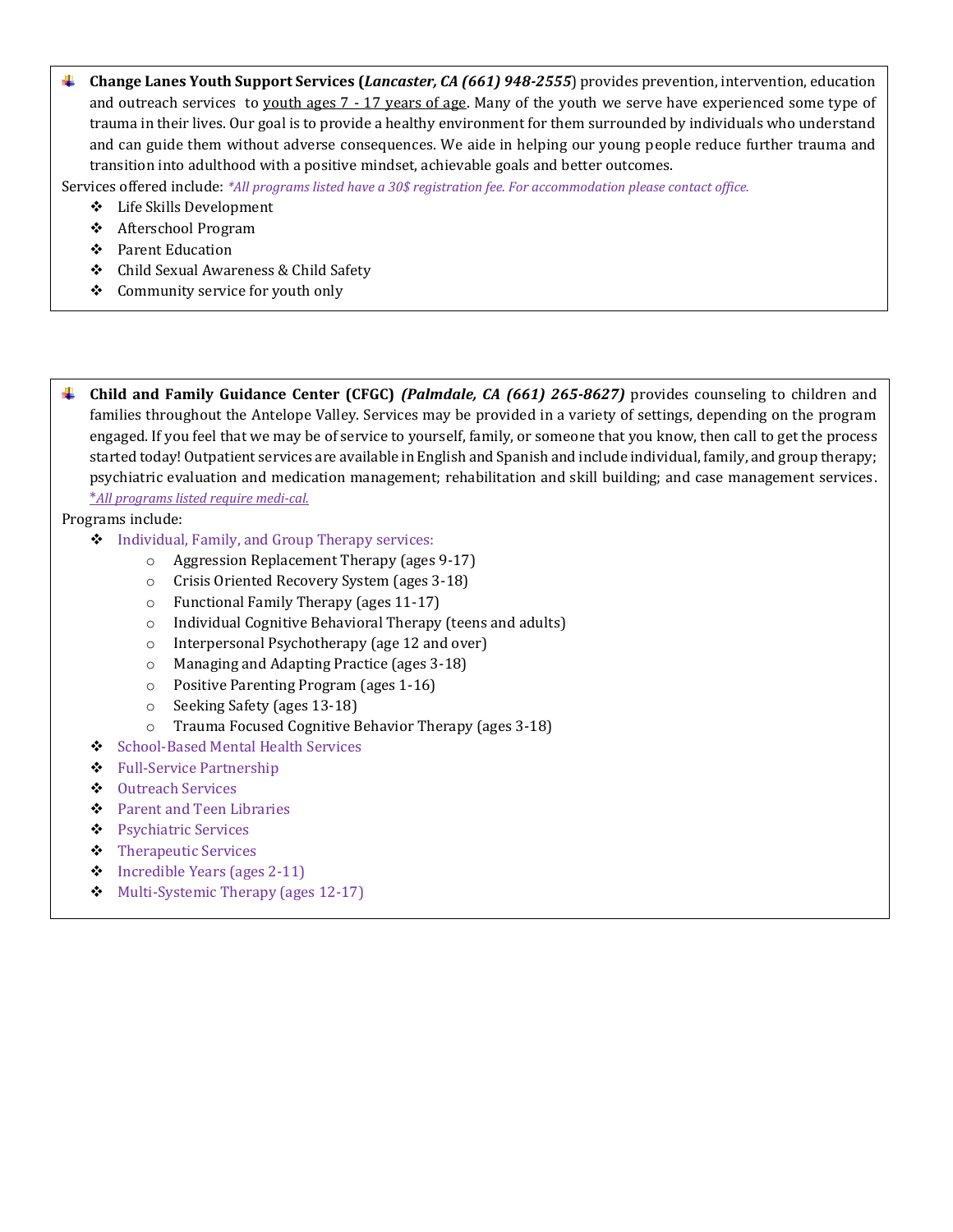- **Grace Resources** *(Lancaster, CA (661) 940-5272***)** mission is to empower people to thrive with dignity, not just survive, through training, education, food, clothing, and spiritual investment. Our vision is to eliminate hunger and poverty in the Antelope Valley, sharing the love of Christ in a tangible way by the giving of services.
	- ❖ Food Pantry: If you find yourself in need please visit us at the scheduled times below. Please be on time and bring identification if you have it. If you do not have a way to cook them let us know so we can make accommodations.
		- o Tuesday 10AM & 1PM
		- o Wednesday 10AM (Spanish Seeking) 1PM Orientation
		- o Thursday 10AM & 1PM
	- ❖ Child and Infant needs
	- ❖ Hygiene Kits
	- ❖ Grace's Closet Monday Friday 9:15 AM 11:15 AM
	- ❖ Education Classes:
		- o Effective Communication: Tuesday & Thursday 8 AM 11 AM 12 week (Free)
		- o Computer Class: Tuesday & Thursday 9 AM Noon 12-week (Free) Computer Lab is open every Friday
		- o Power: Setting health boundaries: Monday & Wednesday 9 AM Noon 9 Weeks (Free)
- **Penny Lane** *(Lancaster/Palmdale, CA (661) 948-2555)* strives to foster hopes and dreams by empowering children, . youth and families to reach their highest potential.
	- ❖ The Yellow Submarine Transitional Age Youth (TAY) Drop-in Center is dedicated in providing a safe space for youth ages 16-25 in the Antelope Valley. Our mission is to assist and foster success for those who are LGBTQ identified or questioning, <u>foster youth, and/or experiencing homelessness</u> between the ages of 16-25 by creating a safe space for youth to achieve and prosper. \**For monthly calendar of events at Penny Lane please contact Maria Arroyo a[t marroyo@pennyLane.org](mailto:marroyo@pennyLane.org)*

Services provided are:

- o Creative Strengths-Based Support Groups
- o HIV/STI Education and Testing (provided by JWCH Institute)
- o Showers and Laundromat
- o Games and Socialization
- o Snacks and hot meals
	- **Tuesday-Friday Lunch**  $\underline{1 PM} 2:30$  **PM Dinner**  $\underline{4 PM} 6$  **PM**
	- Saturday Breakfast 8 AM 11 AM Lunch 1 PM 2 PM Dinner 5 PM 8 PM
- o Job Prep Workshops
- o Resume Building
- o Internet Access
- o Employment Goal Setting, and Job Experience/Internship.
- ❖ Substance Use Disorder (SUD) Treatment Program (Outpatient and Intensive Outpatient Treatment ages 12 – adults) believes in working on the core issues of substance and alcohol use by utilizing proven evidence-based practices that promote and sustain clean and sober living. *\*All programs listed require medi-cal.* Services include:
	- o Individual counseling
	- o Group counseling
	- o Multi-family group counseling evidence-based practices
	- o Case management
	- o Psychiatric services
	- o Mental health services
	- o Relapse prevention and recovery support
	- o Alumni programs/employment resources
	- o Aftercare services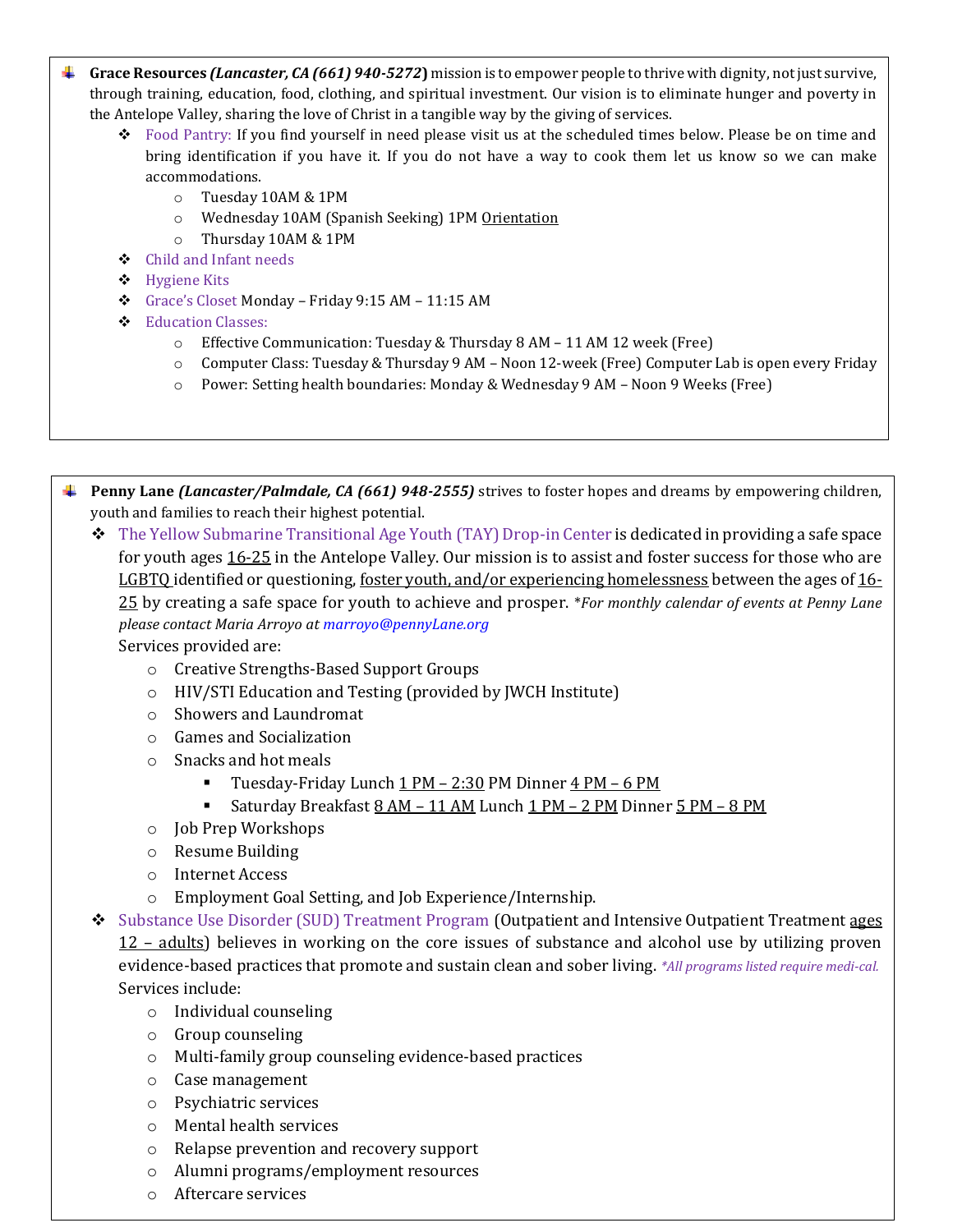- **Project J.O.Y~ Jobs and Opportunities for Youth** *(Palmdale, CA (661) 794-2162)* mission is to empower, educate and encourage the most vulnerable children and families in the Antelope Valley. Project J.O.Y serves children, youths and families in homeless shelters, transitional homes, domestic violence shelters and foster care. Services include:
	- ❖ Families in transition (H.I.R.E.D) homeless, low-income, teen parents, vulnerable youth, widowed, divorced single parents) through career services program such as the Helping Individuals Reach Employment Desired Program
	- ❖ Mobile Career Coaching
	- ❖ Career Clothing Closet and Image Consulting
	- ❖ Job Readiness and Life Skills certificates
	- ❖ Resume, cover letter and mock interviews
	- ❖ Professional development training certificates
	- ❖ Job placement and linkage to supportive services
	- ❖ Work based training center on site

**South Antelope Valley Emergency Services (SAVES)** *(Palmdale, CA (661) 267-5191)* **provides food and** transportation programs for people of low income. SAVES also provides motel vouchers, back to school supplies and they assist with emancipated/foster youth and or runaways.

- **Th**e **Children's Center of the Antelope Valley (Lancaster, CA (661) 949-1206)** Is dedicated to the service and protection of children and families in the Antelope Valley. By providing access to therapists and resources we are able to promote healing within our community.
	- ❖ Transitional Age Youth Peer Support (ages 13-25 \*experiencing homelessness): A peer support program serving young adults and teens who are currently, or were formerly, at-risk of homelessness.

**Tarzana Treatment Center Lancaster/Palmdale, CA (661) 726-2630/(661) 729-9090** The Youth Services Department of Tarzana Treatment Centers offers full-service, comprehensive substance abuse treatment programs. We serve patients from 12 through 17 years of age and, as appropriate, transitional-age youth from 18 to 23. Our philosophy is that providing youth with support, education, and structure will empower them to make healthier choices in their lives. We believe strongly in the importance of family involvement, which is encouraged throughout all phases of treatment.

*\*All our services are available to youth in any of the following programs:*

- ❖ Detoxification
- ❖ Residential Treatment
- ❖ Day Treatment/Partial Hospitalization
- ❖ Short- and Long-Term Intensive Outpatient Therapy
- ❖ Accredited On-site Special Education School
- ❖ Dual Diagnosis Program for Substance Abuse and Mental Health
- ❖ Case Management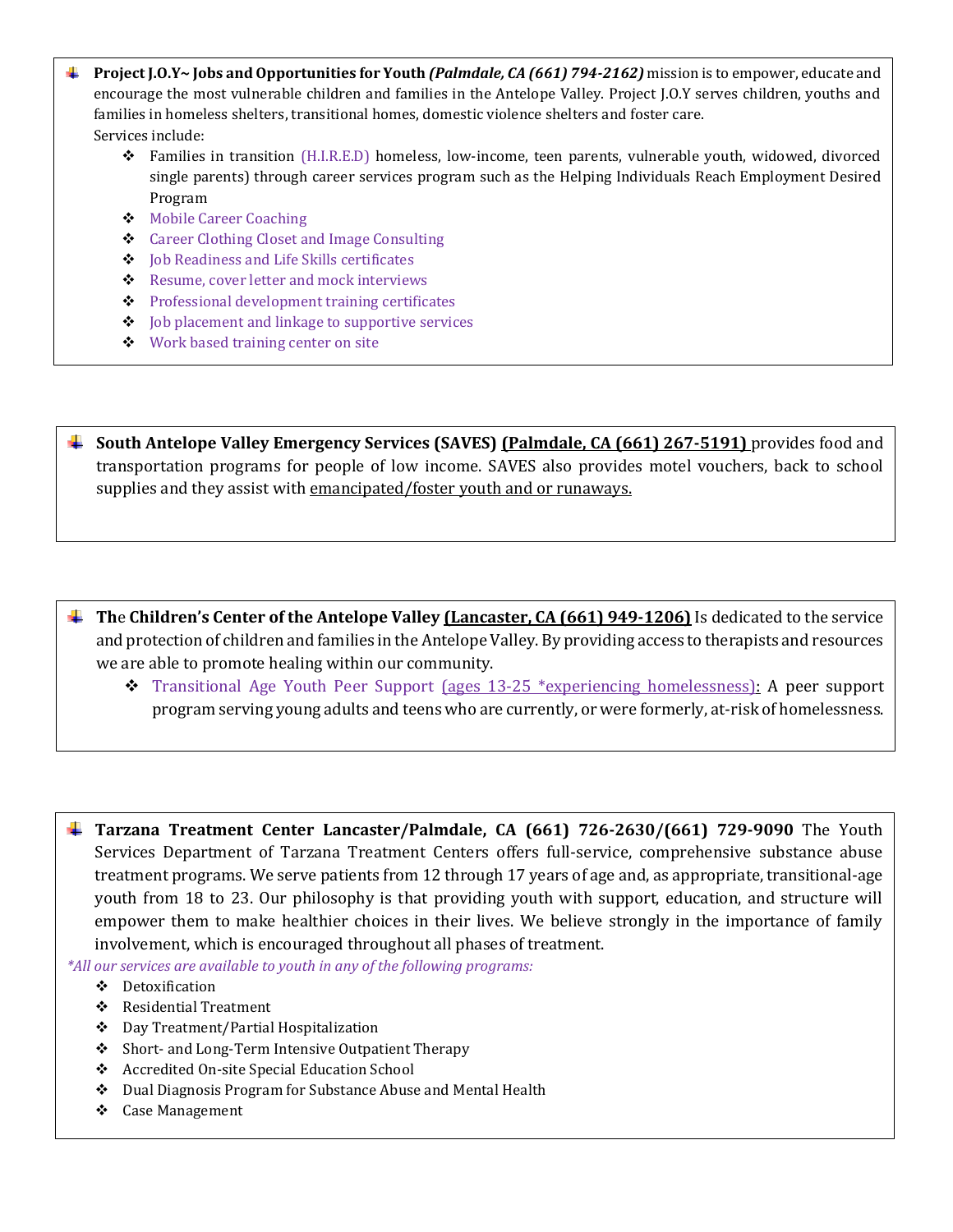↓ United Friends of the Children Lancaster, CA United Friends offers an 11-year education support continuum that follows LA County foster youth from the seventh grade through the completion of a bachelor's degree. Starting as early as the  $7<sup>th</sup>$  grade and following students through college graduation, we provide academic preparation and other forms of support to and through college. Activities include college counseling, workshops, college tours, enrichment and social activities, academic preparation, as well as emergency and enrichment grants.

Program Services:

- ❖ Long-term relationship- to surround you with a community of people who care about you and your future
- ❖ Workshops- to build your college readiness skills and build relationships with your peers
- $\triangle$  College tours- to help you figure out what you want in a college and what you need to do to get there
- ❖ Enrichment financial grants- to expand your world through hands on experiences
- ❖ Academic and test preparation- to give you the tools you need to find success in school
- ❖ College and financial aid application support- to help you navigate your way through application season
- ❖ Career exploration and development- to align your interest, strengths, and desires with career paths
- ❖ Persistence grant- to help through the hard times that inevitably arise
- **Valley Oasis (Lancaster/Palmdale, CA (661) 266-1948)** a community-based organization dedicated to eliminating social and domestic violence and homelessness through community awareness, intervention, prevention, safe shelter, and supportive services.
- All programs of Valley Oasis provide services to the following individuals:
	- ❖ Men
	- ❖ Women
	- ❖ Children/Youth
	- ❖ Emancipated Minors
	- ❖ Lesbian, Gay, Bi-sexual, Transgender and Questioning
	- ❖ All Races, Socio-economic Backgrounds, and Religious Beliefs

Programs:

- ❖ Domestic Violence Housing First
- ❖ Sexual Assault Response Services
- ❖ Kayla's Place (young victims exposed to violence)
- ❖ S.A.R.S
- ❖ CalWORKS Outreach
- ❖ CalWORKS Legal
- ❖ Homeless Services
- ❖ Thrift Store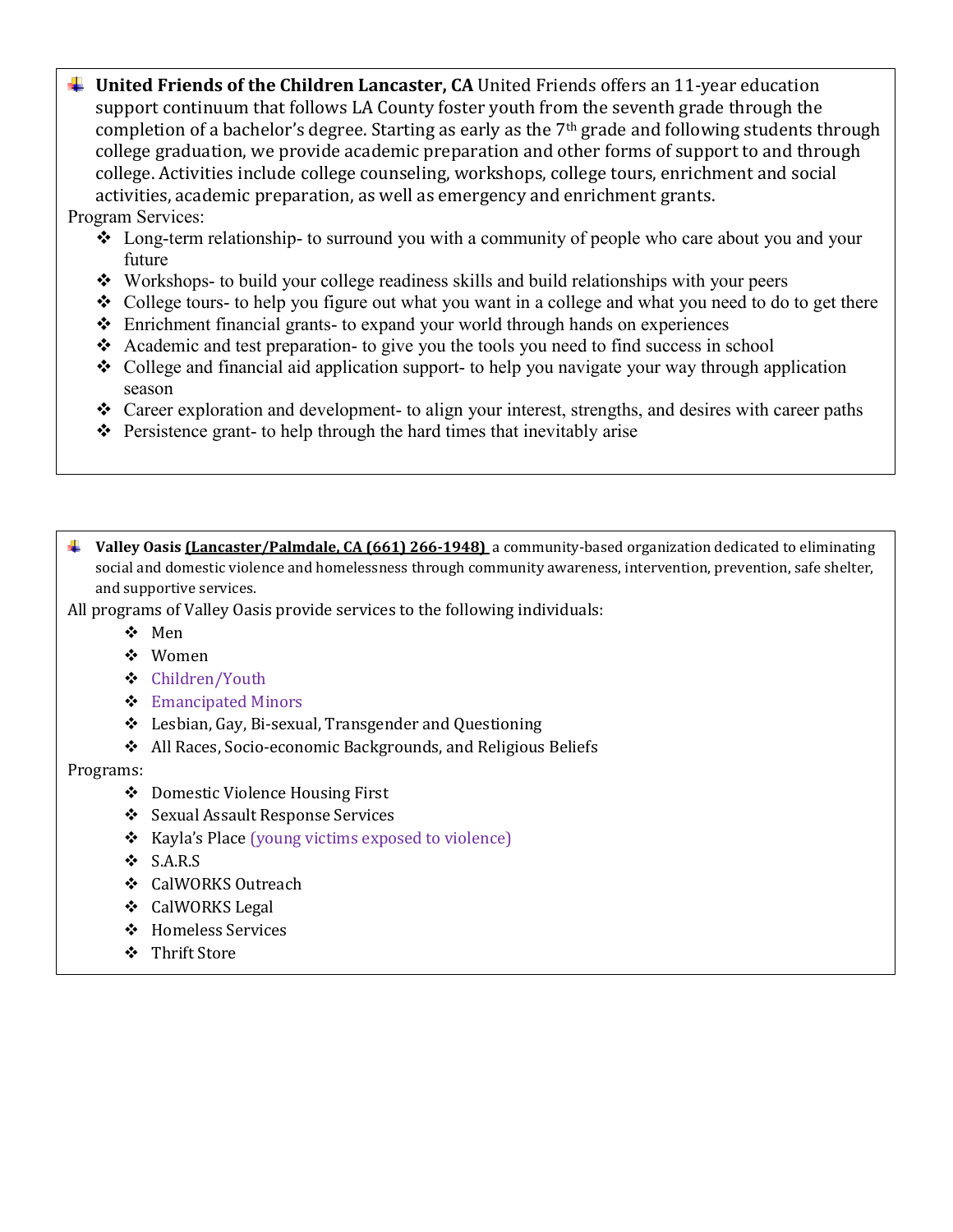| <b>CA ASSISTANCE PROGRAMS</b>                                                       |                                                                                                                                      |
|-------------------------------------------------------------------------------------|--------------------------------------------------------------------------------------------------------------------------------------|
| <b>CalFresh</b>                                                                     |                                                                                                                                      |
| (food stamps)                                                                       | 1-877-847-3663                                                                                                                       |
| www.calfresh.ca.gov                                                                 |                                                                                                                                      |
| 349-B East Ave. K-6                                                                 |                                                                                                                                      |
| Lancaster, CA 93535                                                                 |                                                                                                                                      |
| <b>CalWORKS</b>                                                                     | 661-723-4001                                                                                                                         |
| (cash aid & other services for eligible families)                                   |                                                                                                                                      |
| www.cdss.ca.gov/calworks                                                            |                                                                                                                                      |
| 349-B East Ave, K-6                                                                 |                                                                                                                                      |
| Lancaster, CA 93535                                                                 |                                                                                                                                      |
| <b>Medi-Cal</b>                                                                     | 818-701-8200                                                                                                                         |
| (Medicaid health care program for low income individuals/families)                  |                                                                                                                                      |
| 349-B East Ave. K-6                                                                 |                                                                                                                                      |
| Lancaster, CA 93535                                                                 |                                                                                                                                      |
| <b>Torres Martinez Tribal TANF</b>                                                  |                                                                                                                                      |
| (Temporary Assistance for Native Families)<br>460 W. Palmdale Blvd.                 | 661-466-1100                                                                                                                         |
| Palmdale, CA 93551                                                                  |                                                                                                                                      |
|                                                                                     | Services include cash assistance, clothing allowance, substance abuse intervention, career guidance, tutoring & on-the-job training. |
| <b>CHILD CARE &amp; YOUTH PROGRAMS</b>                                              |                                                                                                                                      |
| <b>Boys and Girls Club</b>                                                          |                                                                                                                                      |
| <b>Palmdale Facility</b>                                                            | 661-274-2582                                                                                                                         |
| 815 East Ave Q-6                                                                    |                                                                                                                                      |
| Palmdale, CA 93550                                                                  |                                                                                                                                      |
| <b>Lancaster Facility</b>                                                           | 661-951-1013                                                                                                                         |
| 45404 N Division St.                                                                |                                                                                                                                      |
| Lancaster, CA 93535                                                                 |                                                                                                                                      |
| Child care for children aged 6-12 with sliding scale membership fee. Teens are free |                                                                                                                                      |
|                                                                                     |                                                                                                                                      |

| <b>Child Care Resource Center</b>                    |              |
|------------------------------------------------------|--------------|
| 250 Grand Cypress Avenue                             | 661-789-1200 |
| Palmdale, CA 93551                                   |              |
| <b>Connections for Care</b>                          | 661-274-1946 |
| PO Box 90789                                         |              |
| Palmdale, CA 93590                                   |              |
| Child care services for children with special needs. |              |
| <b>YMCA</b>                                          | 661-723-9622 |
| $4300110^{\text{th}}$ St. W.                         |              |
| Lancaster, CA 93534                                  |              |
|                                                      |              |

#### Youth Support Association

918 W. Avenue J **661-949-6615** Lancaster, CA 93534 Classes include, tutoring, anger management, cooking and teen peer-helping classes.

#### Torres Martinez Tribal TANF

(Temporary Assistance for Native Families) A60 W. Palmdale Blvd. **661-466-1100**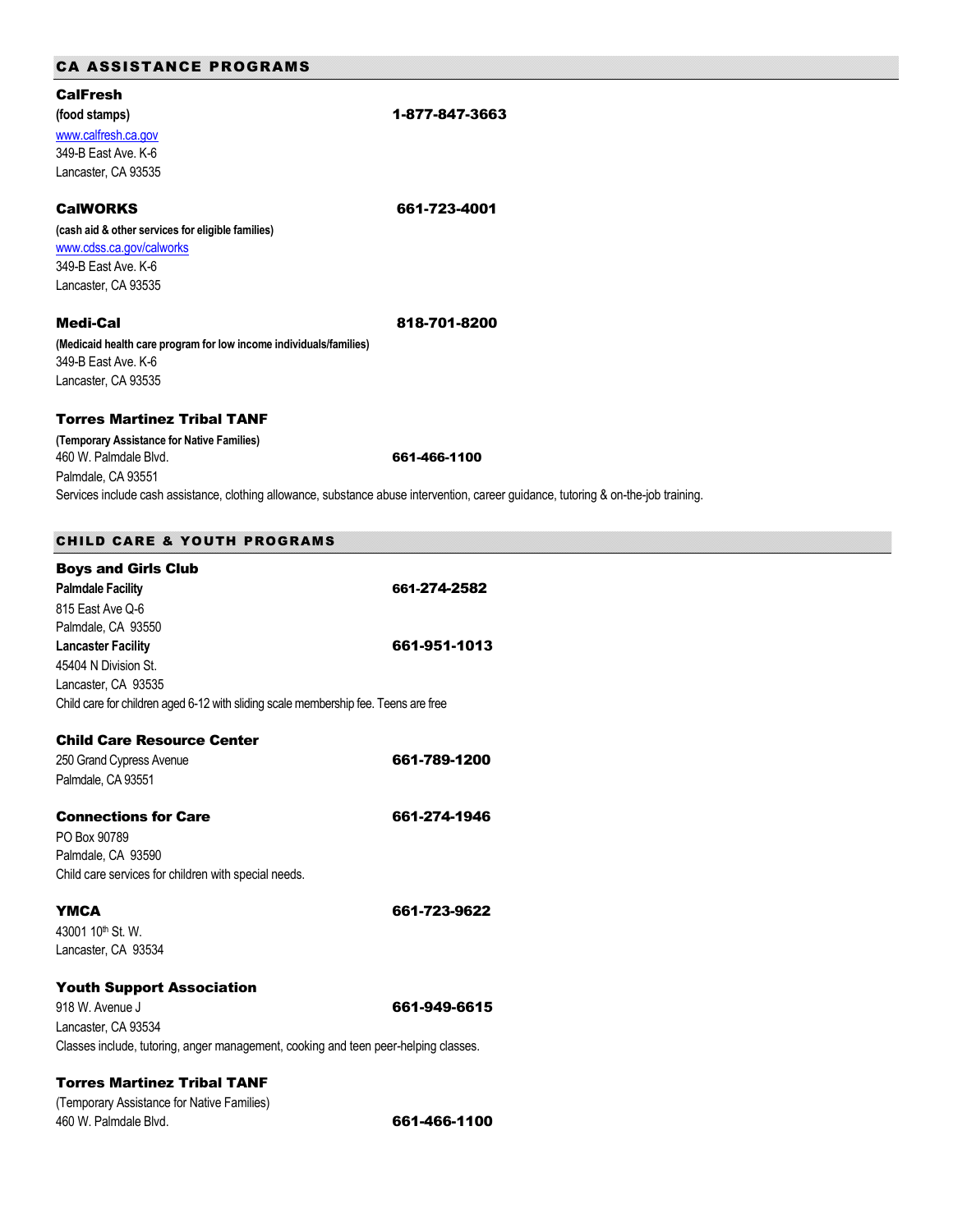Palmdale, CA 93551 Services include cash assistance, clothing allowance, substance abuse intervention, career guidance, tutoring & on-the-job training.

## CLOTHING & FURNITURE

| <b>Goodwill Services</b><br><b>Palmdale location</b><br>40125 10 <sup>th</sup> St. W | 661-208-4490 |
|--------------------------------------------------------------------------------------|--------------|
| Palmdale, CA 93551                                                                   |              |
| <b>Lancaster location</b>                                                            | 661-341-3912 |
| 2043 W. Avenue J                                                                     |              |
| Lancaster, CA 93534                                                                  |              |
| <b>New 4U Kids Consignment</b>                                                       |              |
| 42741 45 <sup>th</sup> St. W                                                         | 661-722-7641 |
| Quartz Hill, CA 93536                                                                |              |
| www.new4uonline.com (coupons)                                                        |              |
| <b>Treasured Twice Consignment</b>                                                   |              |
| www.Treasuredtwice.com                                                               | 661-209-0423 |
| Semi-Annual consignment (Sept/Oct & Jan/Feb, check website for details).             |              |
| <b>Salvation Army Store</b>                                                          | 661-940-5072 |
| 1050 Commerce Center Dr.                                                             |              |
| Lancaster, CA 93534                                                                  |              |

| COUNSELING |  |  |
|------------|--|--|
|            |  |  |

| <b>Child and Family Guidance Center</b><br>40005 10 <sup>th</sup> St. W. Suite 106<br>Palmdale, CA 93551<br>www.childquidance.org                                                            | 661-265-8627 |
|----------------------------------------------------------------------------------------------------------------------------------------------------------------------------------------------|--------------|
| <b>Family Growth Counseling</b><br>43535 17 <sup>th</sup> St West Ste. 304<br>Lancaster, CA 93534<br>Marriage, family, alcohol, drug & child counseling.                                     | 661-942-4079 |
| <b>Hathaway -Sycamores</b><br><b>Child and Family Services</b><br>44738 Sierra Hwy.<br>Lancaster, CA 93534<br>Outpatient mental health services, wraparound and in-home counseling services. | 661-942-5749 |
| <b>Mental Health America</b><br>506 West Jackman Street<br>Lancaster, CA 93534                                                                                                               | 661-726-2850 |
| <b>OUTreach Center</b><br>(LGBT Community Center)<br>44845 Cedar Ave<br>Lancaster, CA 93534<br>www.outreachcenterav.org                                                                      | 661-927-7433 |
| Youth groups, support groups, social activities, individual & family counseling, community condom provider.                                                                                  |              |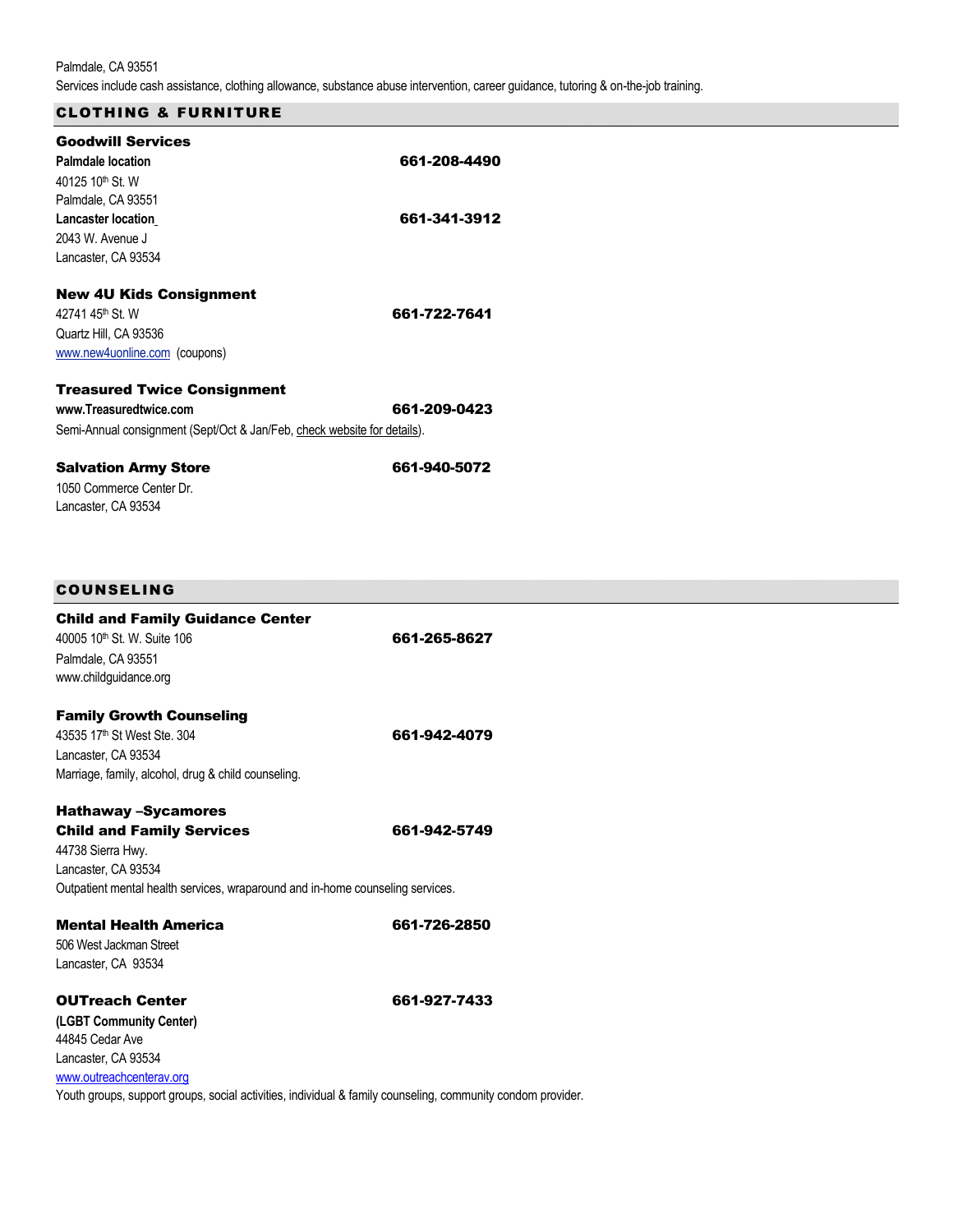#### Personal Involvement Center

Palmdale, CA 93550

Second Wind Violence Prevention Project

44818 20th St. W 661-220-2995 Located inside the Walter E Forte Jr. Educational Building, Room 7 Lancaster CA 93534 Free individual counseling, parenting classes, anger management classes, and domestic violence classes

38733 9th St East Ste. M 661-947-6642

| Anger management & domestic violence services, family, couple & individual counseling.<br>Court mandated referral needed for services* |                                                                                                                                                             |
|----------------------------------------------------------------------------------------------------------------------------------------|-------------------------------------------------------------------------------------------------------------------------------------------------------------|
| <b>Yes 2 Kids</b>                                                                                                                      | 661-940-9530                                                                                                                                                |
| <b>Antelope Valley Child Abuse Prevention</b>                                                                                          |                                                                                                                                                             |
| <b>Child Abuse Prevention Hotline</b><br>1-800-540-4000                                                                                |                                                                                                                                                             |
| Marriage and parenting courses, anger management courses, Parent Café, play and learn                                                  |                                                                                                                                                             |
| DOMESTIC VIOLENCE, SEXUAL ASSAULT & SURVIVOR RESOURCES                                                                                 |                                                                                                                                                             |
| <b>California Victim Compensation</b>                                                                                                  |                                                                                                                                                             |
| <b>Program (CalVCP)</b>                                                                                                                | 800-777-9229                                                                                                                                                |
| www.victimcompensation.ca.gov                                                                                                          |                                                                                                                                                             |
| Reimbursement of expenses for crime victims                                                                                            |                                                                                                                                                             |
| <b>CA State VINE</b>                                                                                                                   | 877-411-5588                                                                                                                                                |
| (Victim Information & Notification Every Day)                                                                                          |                                                                                                                                                             |
|                                                                                                                                        | Notification system for crime victims to obtain reliable information about the status of criminal cases and the custody status of offenders 24 hours a day. |
| <b>National Domestic Violence Hotline</b>                                                                                              | 800-799-7233                                                                                                                                                |
| <b>National Sexual Assault Hotline-</b>                                                                                                |                                                                                                                                                             |
| <b>RAINN</b>                                                                                                                           | 800-656-HOPE                                                                                                                                                |
| (Rape, Abuse & Incest National Network) www.rainn.org                                                                                  |                                                                                                                                                             |
| Online hotline & resources                                                                                                             |                                                                                                                                                             |
| <b>Rape Crisis Center</b>                                                                                                              | 661-949-6143                                                                                                                                                |
| 1150 West Ave I                                                                                                                        |                                                                                                                                                             |
| Lancaster, CA 93534                                                                                                                    |                                                                                                                                                             |
| Crisis intervention for Sexual Assault Survivors and their families                                                                    |                                                                                                                                                             |
| <b>Valley Oasis</b>                                                                                                                    |                                                                                                                                                             |
| <b>Domestic Violence Shelter</b>                                                                                                       | 661-945-6736                                                                                                                                                |
| <b>Outreach</b>                                                                                                                        | 661-723-7772                                                                                                                                                |
| <b>EMERGENCY ASSISTANCE/HOT MEALS AND FOOD PANTRY'S</b>                                                                                |                                                                                                                                                             |
| <b>Antelope Valle Partner for Health</b>                                                                                               | 661-942-4719                                                                                                                                                |
| 44226 10th St W                                                                                                                        |                                                                                                                                                             |
| Lancaster, CA 93534                                                                                                                    |                                                                                                                                                             |
| Hot Meals every Friday from 10am-12pm                                                                                                  |                                                                                                                                                             |
| Food giveaway every 2 <sup>nd</sup> and 4 <sup>th</sup> Friday of the month                                                            |                                                                                                                                                             |
|                                                                                                                                        |                                                                                                                                                             |

Catalyst Foundation 661-341-3482 44758 Elm Ave. Lancaster, CA 93534 Referrals for housing and community programs, homeless services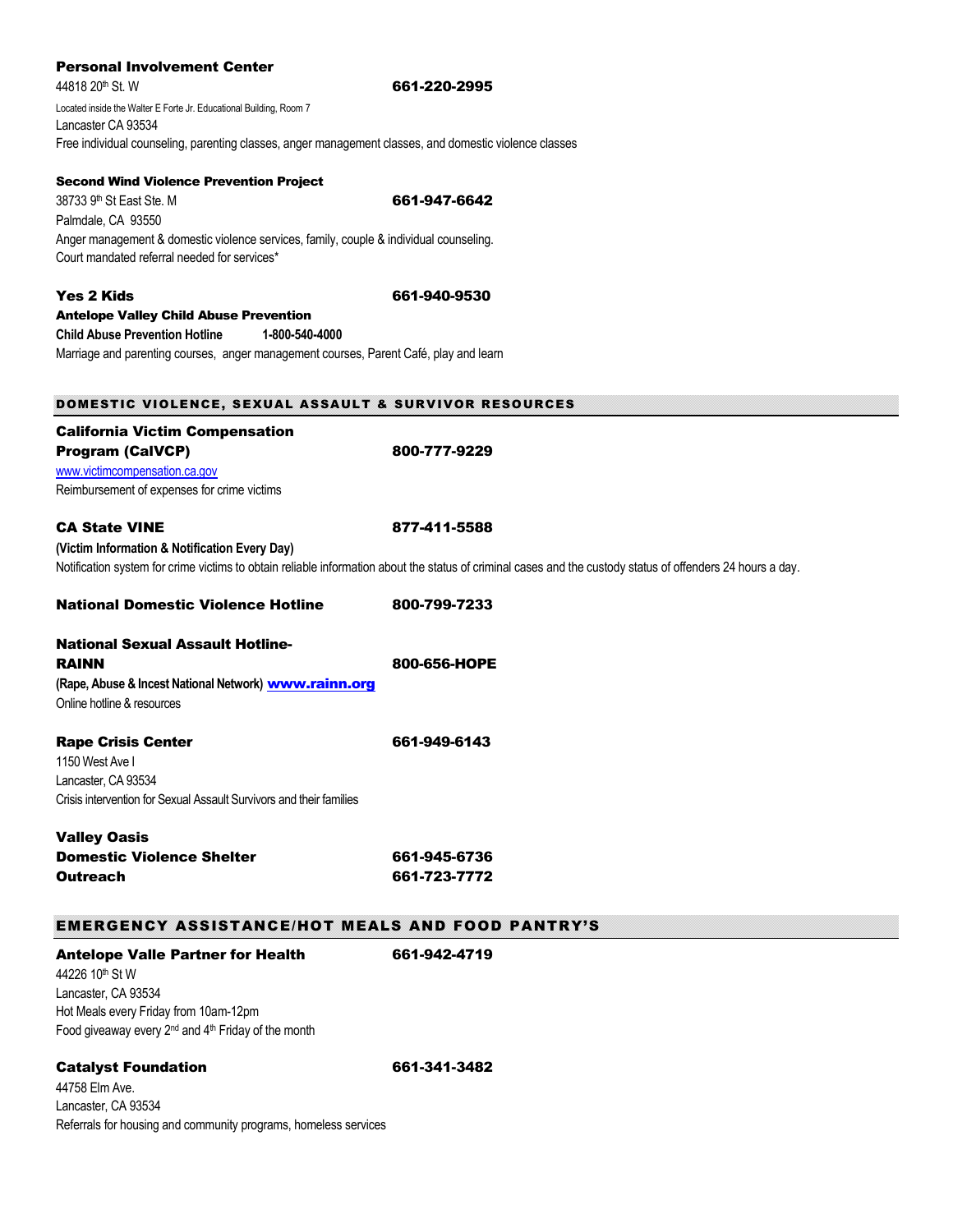| <b>Lancaster United Methodist Church</b>                                  |              |
|---------------------------------------------------------------------------|--------------|
| 918 West Ave J                                                            | 661-942-0419 |
| Lancaster, CA 93534                                                       |              |
| Hot meals Monday and Thursday 12:00-1:00pm                                |              |
|                                                                           |              |
| <b>Lighthouse Fellowship</b>                                              | 661-947-2938 |
| 38325 10th St. E                                                          |              |
| Palmdale, CA 93550                                                        |              |
| Food giveaway 4 <sup>th</sup> Tuesday of each month, 10a-12pm             |              |
| Phone calls answered on Thursdays and Fridays 11-5pm                      |              |
| <b>Living Stone Cathedral of Worship</b>                                  |              |
| 37721 N. 100 <sup>th</sup> St. E.                                         | 661-944-4128 |
| Littlerock, CA 93543                                                      |              |
| Food giveaway 2 <sup>nd</sup> and 3 <sup>rd</sup> Wednesday of each month |              |
| 2:30p-5p                                                                  |              |
|                                                                           |              |
| <b>Mercy Ministry</b>                                                     | 661-273-4337 |
| 38442-38448 20 <sup>th</sup> Street East                                  |              |
| Palmdale, CA 93550                                                        |              |
| Food giveaway every Friday 6:00p                                          |              |
|                                                                           |              |
| <b>Salvation Army</b>                                                     | 661-948-3418 |
| 44517 Sierra Hwy.                                                         |              |
| Lancaster, CA                                                             |              |
| Hot meals Tuesday, Wednesday, Friday 11:00-12:00pm                        |              |
| Food Box Wednesday 9:00-10:30am Clothing voucher once every 6 months.     |              |
| <b>SAVES</b>                                                              | 661-267-5191 |
| 1002 East Ave Q-12                                                        |              |
| Palmdale, CA 93550                                                        |              |
| Food pantry, emergency shelter referrals, clothing & discount bus passes. |              |
| <b>St. Vincent DePaul</b>                                                 | 661-942-3222 |
| <b>Food Pantry</b>                                                        |              |
| 4508 Trevor Ave                                                           |              |
| Lancaster, CA 93534                                                       |              |
| Hot meals served:                                                         |              |
| Mon, Wed, Thurs, & Sat. 9:30am-12pm                                       |              |
| Food bags, free haircuts, clothing                                        |              |
| <b>Total Deliverance Church</b>                                           | 661-951-9881 |
| 45124 10 <sup>th</sup> St. W.                                             |              |
| Lancaster, CA 93534                                                       |              |
| Food ministry year-round and Thanksgiving; toy giveaway in December       |              |
| <b>Two Lifestyles</b>                                                     | 661-402-3076 |
| 1224 E Ave S Ste, B & Ste, C                                              |              |
| Palmdale, CA 93550                                                        |              |
| Support groups, empowerment workshops, and support services.              |              |
| Women empowerment Ste. B                                                  |              |

DCFS drug test Ste. C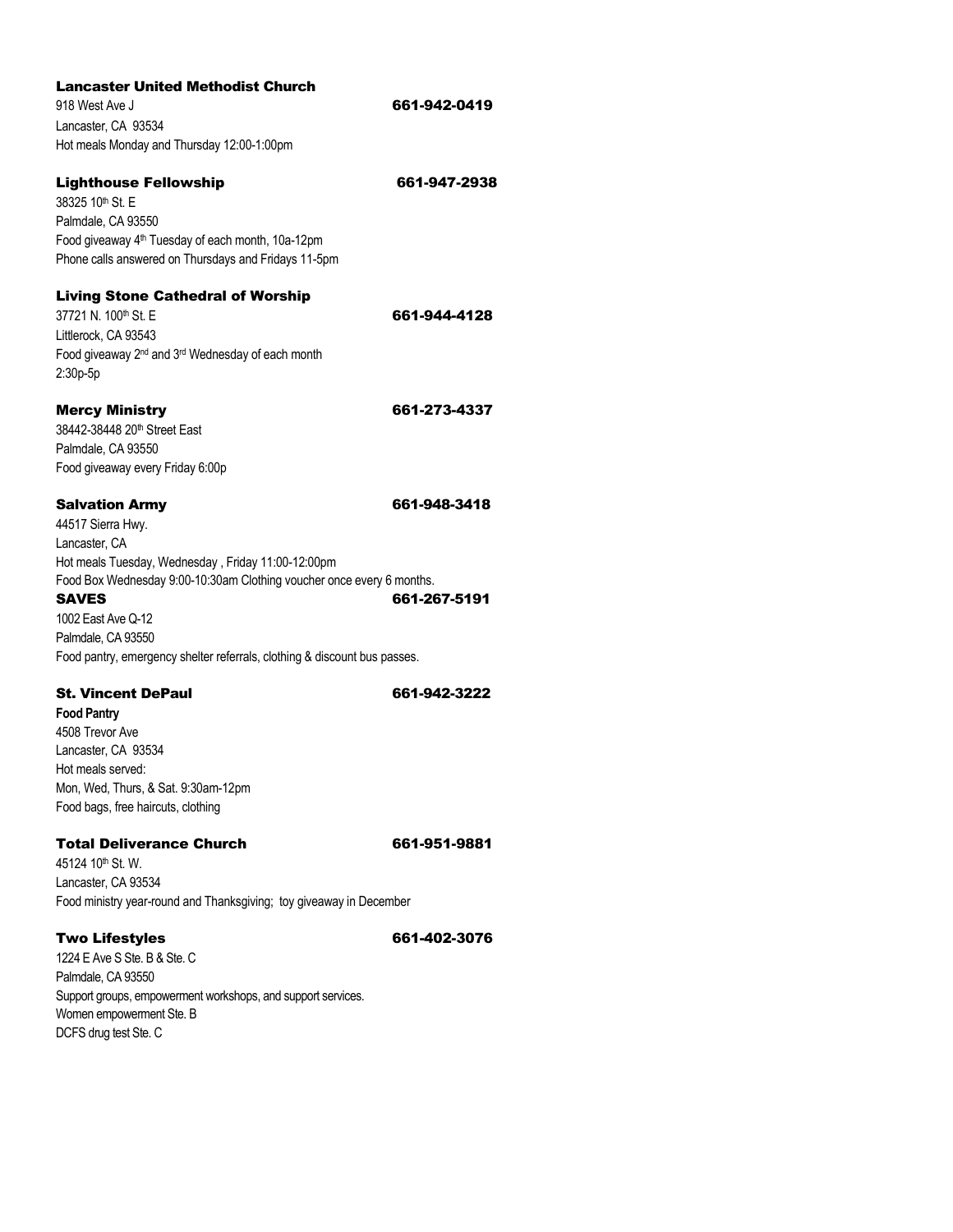#### EMPLOYMENT & JOB TRAINING ASSISTANCE

| <b>Work Source</b>                                                                                       |                                                                                                                                                       |
|----------------------------------------------------------------------------------------------------------|-------------------------------------------------------------------------------------------------------------------------------------------------------|
| <b>AV One-Stop Career Center</b>                                                                         |                                                                                                                                                       |
| <b>Lancaster Location</b>                                                                                | 661-726-4128                                                                                                                                          |
| 1420 West Ave I                                                                                          |                                                                                                                                                       |
| Lancaster, CA 93534                                                                                      |                                                                                                                                                       |
| <b>South Valley Location</b>                                                                             | 661-265-7421                                                                                                                                          |
|                                                                                                          |                                                                                                                                                       |
| 38510 Sierra Hwy                                                                                         |                                                                                                                                                       |
| Palmdale, CA 93550                                                                                       |                                                                                                                                                       |
| Job search resource center, internet job search, library, resume assistance, computer and fax available. |                                                                                                                                                       |
|                                                                                                          |                                                                                                                                                       |
| <b>FARMER'S MARKETS</b>                                                                                  |                                                                                                                                                       |
| <b>Antelope Valley Winery</b>                                                                            | 661-722-0145                                                                                                                                          |
| <b>Farmer's Market</b>                                                                                   |                                                                                                                                                       |
|                                                                                                          |                                                                                                                                                       |
| Saturdays 9am-12pm, May through November                                                                 |                                                                                                                                                       |
| 42041 20th St. W                                                                                         |                                                                                                                                                       |
| Lancaster, CA 93536                                                                                      |                                                                                                                                                       |
| <b>Lancaster Boulevard</b>                                                                               | 661-723-6077                                                                                                                                          |
| <b>Farmer's Market</b>                                                                                   |                                                                                                                                                       |
| Every Thursday (Summer hrs. 4p-9p, Winter hrs. 2-6pm)                                                    |                                                                                                                                                       |
|                                                                                                          |                                                                                                                                                       |
| Lancaster Blvd, between Fig Ave & Date Ave                                                               |                                                                                                                                                       |
| Lancaster, CA 93534                                                                                      |                                                                                                                                                       |
| <b>Quartz Hill</b>                                                                                       |                                                                                                                                                       |
| <b>Farmer's Market</b>                                                                                   |                                                                                                                                                       |
| Fridays 4p-8p, June-October                                                                              |                                                                                                                                                       |
| Corner of L-8 and 50th St. West                                                                          |                                                                                                                                                       |
| Church of Christ Parking Lot                                                                             |                                                                                                                                                       |
|                                                                                                          |                                                                                                                                                       |
| Quartz Hill, CA 93536                                                                                    |                                                                                                                                                       |
| <b>HOUSING ASSISTANCE</b>                                                                                |                                                                                                                                                       |
| <b>Lancaster Community</b>                                                                               | 661-945-7524                                                                                                                                          |
| <b>Shelter</b>                                                                                           |                                                                                                                                                       |
| 44611 N Yucca Ave.                                                                                       |                                                                                                                                                       |
| Lancaster, CA 93534                                                                                      |                                                                                                                                                       |
|                                                                                                          | Shelter with breakfast & dinner for single men and women. Families must call for phone assessment. Offers support groups, rent programs and clothing. |
|                                                                                                          |                                                                                                                                                       |
| <b>Homeless Assistance Program</b>                                                                       |                                                                                                                                                       |
| <b>Mental Health America</b>                                                                             | 661-726-2850                                                                                                                                          |
| 506 West Jackman St.                                                                                     |                                                                                                                                                       |
| Lancaster, CA 93534                                                                                      |                                                                                                                                                       |
| Mail service, showers, help with bills, Transitional Program for ages 16-25                              |                                                                                                                                                       |
| <b>Housing Authority</b>                                                                                 | 661-575-1511                                                                                                                                          |
| 2323 East Palmdale Blvd                                                                                  |                                                                                                                                                       |
|                                                                                                          |                                                                                                                                                       |
| Palmdale, CA 93550                                                                                       |                                                                                                                                                       |
| Housing assistance, Section 8, rental list, financial education                                          |                                                                                                                                                       |
| <b>Section 8 Housing</b>                                                                                 | 800-731-4663                                                                                                                                          |
| On-line Applications @ www.Hacola.org                                                                    |                                                                                                                                                       |
|                                                                                                          |                                                                                                                                                       |
| <b>Tent to Tent Ministries</b>                                                                           | 661-445-6369                                                                                                                                          |
| Rooms available to the homeless                                                                          |                                                                                                                                                       |
|                                                                                                          |                                                                                                                                                       |
|                                                                                                          |                                                                                                                                                       |
|                                                                                                          |                                                                                                                                                       |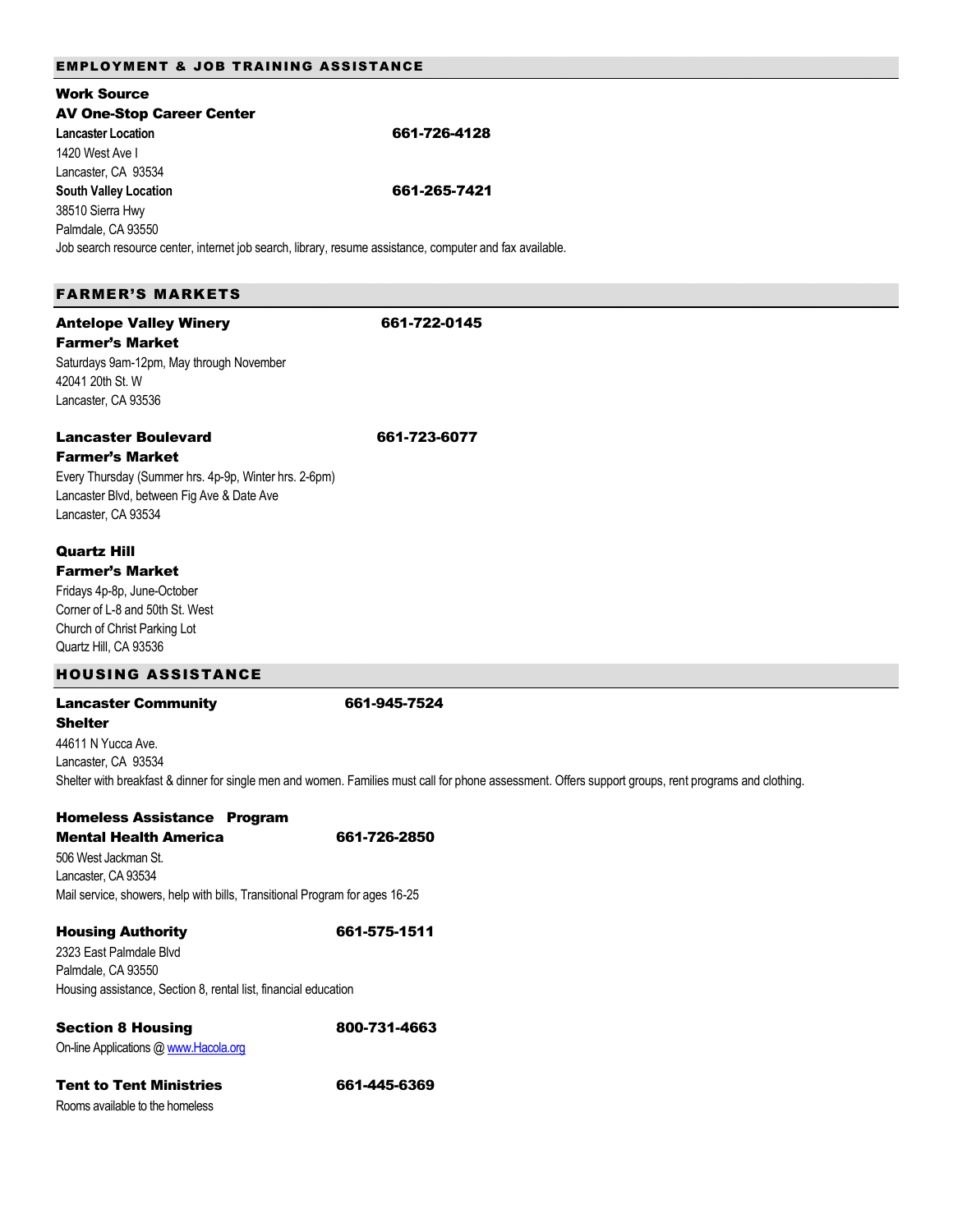| <b>Antelope Valley Juvenile Court</b>                    |                                                                                                     |
|----------------------------------------------------------|-----------------------------------------------------------------------------------------------------|
| 1040 W Ave J                                             | 661-483-5924                                                                                        |
| Lancaster, CA 93535                                      |                                                                                                     |
| <b>AV Self Help Legal Access Center</b>                  |                                                                                                     |
| (LA Superior Court, Lancaster) 1-800-433-6251            |                                                                                                     |
| 42011 4 <sup>th</sup> St. West                           |                                                                                                     |
| 3rd Floor, Rm. 3700                                      |                                                                                                     |
| http://www.nls-la.org                                    |                                                                                                     |
|                                                          | Family law, housing, employment, name change, restraining order, health, community and consumer law |
| Hours: Mon-Thurs 8:30a-12p, 1:30p-4p; Fri 8:30a-12p      |                                                                                                     |
| <b>Care One Legal</b>                                    |                                                                                                     |
| <b>Debt Relief</b>                                       | 866-234-2671                                                                                        |
| Over the phone non-profit counseling/debt relief program |                                                                                                     |
| <b>Cash Assistance Programs for Immigrants (CAP)</b>     |                                                                                                     |
| (Social Security Office)                                 | 800-772-1213                                                                                        |
| <b>Immigration, Citizenship</b>                          | 661-272-1424                                                                                        |
| <b>And Education Services</b>                            |                                                                                                     |
| 1305 East Palmdale Blvd #9                               |                                                                                                     |
| Palmdale, CA 93550                                       |                                                                                                     |
| Mon, Wed, Fri 10a-3p; Tue 10a-5p; Thurs 10a-6:30p        |                                                                                                     |
| Free citizenship classes                                 |                                                                                                     |
| <b>Refugee Programs Bureau</b>                           |                                                                                                     |
| www.rpb@dss.ca.gov                                       |                                                                                                     |
|                                                          | 916-654-4356                                                                                        |
| <b>National Human Trafficking</b>                        |                                                                                                     |
| <b>Resource Center</b>                                   | 888-373-7888                                                                                        |
| <b>Sheriff's Department</b>                              |                                                                                                     |
| Lancaster                                                | 661-948-8466                                                                                        |
| 501 West Lancaster Blvd                                  |                                                                                                     |
| Lancaster, CA 93534                                      |                                                                                                     |
| Palmdale                                                 | 661-272-2400                                                                                        |
| 750 East Ave Q                                           |                                                                                                     |
| Palmdale, CA 93550                                       |                                                                                                     |
| <b>Social Security Office</b>                            |                                                                                                     |
| 44451 20 <sup>th</sup> St West                           | 800-772-1213                                                                                        |
| Lancaster, CA 93534                                      |                                                                                                     |
| <b>Superior Court</b>                                    | 661-483-5536                                                                                        |
| 42011 4th St West St. 100                                |                                                                                                     |
| Lancaster, CA 93534                                      |                                                                                                     |
| <b>LIBRARIES &amp; LITERACY</b>                          |                                                                                                     |
| <b>Lake Los Angeles Library</b>                          | 264-0593                                                                                            |

16921 E. Avenue O, #A Palmdale, CA 93591

LEGAL INFORMATION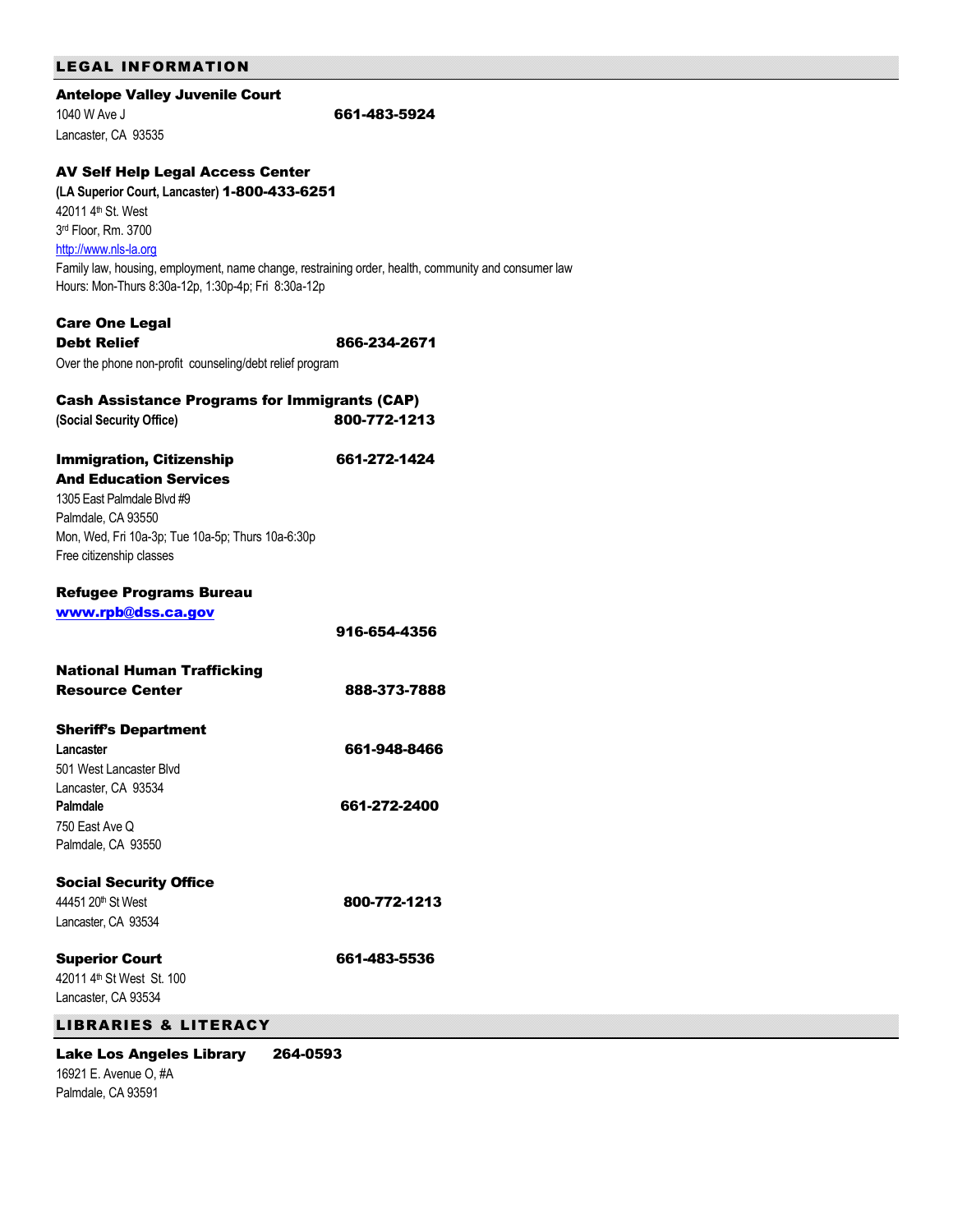| <b>Lancaster Library</b><br>601 W. Lancaster Blvd.<br>Lancaster, CA 93534                                  | 661-948-5029 |
|------------------------------------------------------------------------------------------------------------|--------------|
| <b>Literacy Word AV</b><br>P.O. Box 901394<br>Palmdale, CA 93590<br>Adult Program; learn how to read free. | 661-575-0298 |
| <b>Littlerock Library</b><br>35119 80th St. E<br>Littlerock, CA 93543                                      | 661-944-4138 |
| <b>Palmdale Library</b><br>700 E. Palmdale Blvd.<br>Palmdale, CA 93550                                     | 661-267-5600 |
| <b>Quartz Hill Library</b><br>5040 W Ave M-2<br>Quartz Hill, CA 93536                                      | 661-943-2454 |
| <b>MATERNAL &amp; CHILD SERVICES</b>                                                                       |              |

#### AVPH Healthy Homes 661-942-4719

In-home visitation serving pregnant mothers or mothers with children up to 3 months of age, to promote healthy birth outcomes and to assist in creating and sustaining healthy, nurturing, enriched and safe homes. Focus on child abuse prevention, healthy birth outcomes. LVN & Family Support Workers provide education on labor & delivery, pregnancy health, breastfeeding, child development, parenting, caring for new baby, referrals to local agencies and much more.

#### AVPH Welcome Baby 661-942-4719

This program is available to women of all income levels who live in LA County, plan to deliver at a participating WB hospital and are pregnant. WB offers one-on-one appointments to provide information to help nurture healthy development, help with breastfeeding and referrals to additional resources.

| <b>Children's Bureau</b>                           | 661-272-9996 |
|----------------------------------------------------|--------------|
| Palmdale                                           |              |
| 1529 East Palmdale Blvd. #210                      |              |
| Palmdale, CA 93550                                 |              |
| Lancaster                                          |              |
| 921 W. Ave. J Suite C.                             | 661-949-0131 |
| Lancaster, CA 93534                                |              |
| <b>The Children's Center</b><br>of Antelope Valley | 661-949-1206 |

**"Family Support"** 45111 Fern Ave Lancaster, CA 93534 Child abuse prevention, intervention, treatment, education, family support, and children's therapy.

## **Nurse Family 818-441-9416** Partnership 213-639-6433

Home visitation program with a Public Health Nurse from pregnancy up to two years of the child's age. Services for first-time parents; must enroll by 24<sup>th</sup> week of pregnancy.

## Yes 2 Kids Parent Café 661-940-9530

Parenting classes and child's play For more info, contact Charles Avila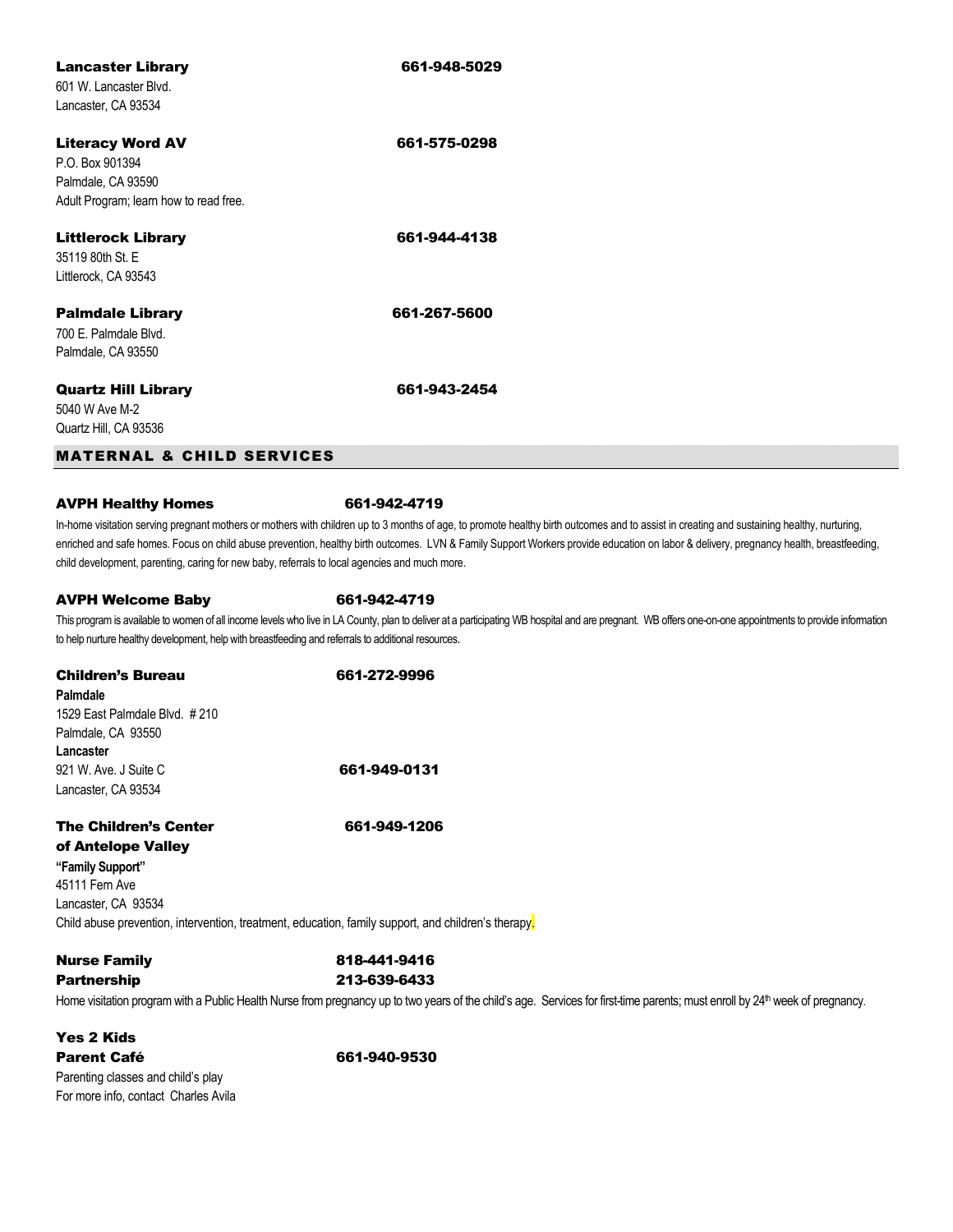| <b>AV Community Clinic</b><br>Palmdale                                  |              |
|-------------------------------------------------------------------------|--------------|
| 2151 F Palmdale Blvd                                                    | 661-942-2391 |
| Palmdale, CA 93550                                                      |              |
| Lancaster                                                               |              |
| 45104 10th St. West                                                     | 661-942-2391 |
| Lancaster, CA 93534                                                     |              |
| <b>Family Growth Counseling</b>                                         | 661-942-4079 |
| 43535 17 <sup>th</sup> St West Ste. 304                                 |              |
| Lancaster, CA 93534                                                     |              |
| Marriage, Family, Child, Crisis Counseling; Alcohol and Drug Counseling |              |
| <b>Joy in Bereavement</b>                                               | 661-350-1644 |

Trend Wellness Home 43057 39th St W, Lancaster, CA 93536 Pregnancy & infant loss support group; 2<sup>nd</sup> Wednesday of each month 6:30-8:00pm

| <b>Suicide Hotline</b> | 1-800-273-8255 |
|------------------------|----------------|
| <b>Spanish</b>         | 1-800-303-7432 |

## MEDICAL & DENTAL SERVICES

| <b>Antelope Valley Community</b><br><b>Dental Clinic</b>                                                                                                        |                                                                                                                                                                             |
|-----------------------------------------------------------------------------------------------------------------------------------------------------------------|-----------------------------------------------------------------------------------------------------------------------------------------------------------------------------|
| Palmdale<br>2151 E. Palmdale Blvd.<br>Palmdale, CA 93550                                                                                                        | 661-942-2391 x 322                                                                                                                                                          |
| Lancaster<br>45104 10th St. W.<br>Lancaster, CA 93534                                                                                                           | 661-942-2391 x 433                                                                                                                                                          |
| <b>Bartz-Altadonna</b><br><b>Community Health Center</b><br>43322 Gingham Ave., Ste. 105<br>Lancaster, CA 93535<br>supportive services for HIV and Hepatitis C. | 661-874-4050<br>Comprehensive medical care for all ages, mental health care and women's care for low-income, uninsured, underinsured and homeless persons. Medical care and |
| <b>Denti-Cal</b><br>Beneficiary helpline                                                                                                                        | 1-800-322-6384                                                                                                                                                              |
| <b>Dentists 4 Uninsured</b><br>657 W. Avenue J<br>Lancaster, CA 93534<br>www.dentists4uninsured.com                                                             | 661-726-1010                                                                                                                                                                |
| <b>LA County Department of Public Health</b><br>335 East Ave K-6 Ste. B<br>Lancaster, CA 93535                                                                  | 661-723-4526                                                                                                                                                                |
| <b>LA County High Desert Regional Center</b><br>335 E. Avenue I<br>Lancaster, CA 93534                                                                          | 661-471-4000                                                                                                                                                                |
| No Emergency Services                                                                                                                                           |                                                                                                                                                                             |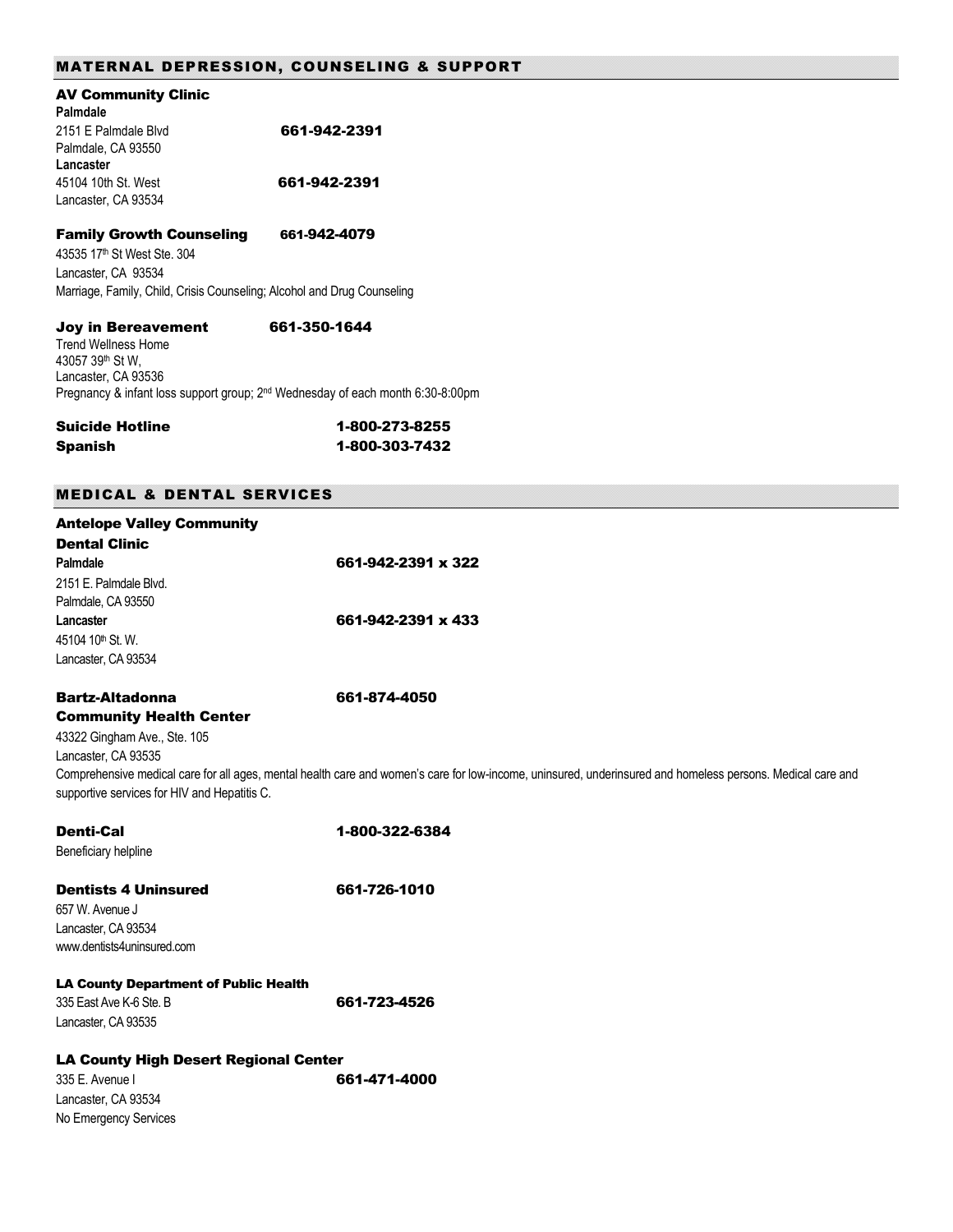| Lake Los Angeles Health Clinic                       |              |
|------------------------------------------------------|--------------|
| 16921 Ave O, Ste. G                                  | 661-225-3105 |
| Palmdale, CA 93591                                   |              |
| Monday-Friday 8am - 4pm                              |              |
| Appointment required                                 |              |
| <b>Littlerock County Health Clinic</b>               |              |
| 8201 Pearblossom Hwy.                                | 661-225-3155 |
| Littlerock. CA 93543                                 |              |
| <b>South Valley Medical Clinic</b>                   | 661-225-3001 |
| 38350 40 <sup>th</sup> St Fast                       |              |
| Palmdale, CA 93552                                   |              |
| <b>Urgent Care</b>                                   | 661-225-3050 |
| 38350 40 <sup>th</sup> St F                          |              |
| Palmdale, CA 93551 Open 7 days a week 8am – midnight |              |

## PARKS & RECREATION

Lancaster City Parks 661-723-6077 44933 Fern Avenue Lancaster, CA 93534 [www.cityoflancaster.ca.org](http://www.cityoflancaster.ca.org/) After school programs, sports, swimming, preschool and other recreational activities

Palmdale City Parks 661-267-5611

38260 10<sup>th</sup> St East. Palmdale, CA 93550 [www.cityofpalmdale.org/department/parks](http://www.cityofpalmdale.org/department/parks)

After school programs, sports, swimming, preschool and other recreational activities. *Palmdale Playhouse* (Acting, drama, choir).

#### PREGNANCY, OBGYN & FAMILY PLANNING

| <b>AV Hospital OB Clinics</b>         |              |
|---------------------------------------|--------------|
| Palmdale                              | 661-726-6325 |
| 38350 40 <sup>th</sup> St E. Ste. 200 |              |
| Palmdale, CA 93550                    |              |
| Lancaster                             | 661-726-6180 |
| 44105 15th St W Ste. 301              |              |
| Lancaster, CA 93534                   |              |
|                                       |              |

#### Women's Clinic 661-947-0400

**(Antelope Valley Pregnancy Counseling Center)**  1334 E. Palmdale Blvd. Suite E Palmdale, CA 93550 Free pregnancy tests, ultrasounds, referrals, diapers, crisis counseling, maternity clothing, baby items and supplies as well as referrals and post abortion services.

Care Net 661-729-4277

**Women's resource center** 44733 10<sup>th</sup> Street West Lancaster, CA 93534 Free pregnancy testing, ultrasound, counseling & referrals, Lamaze and labor coaching, maternity and baby clothing, diapers, father's support group etc.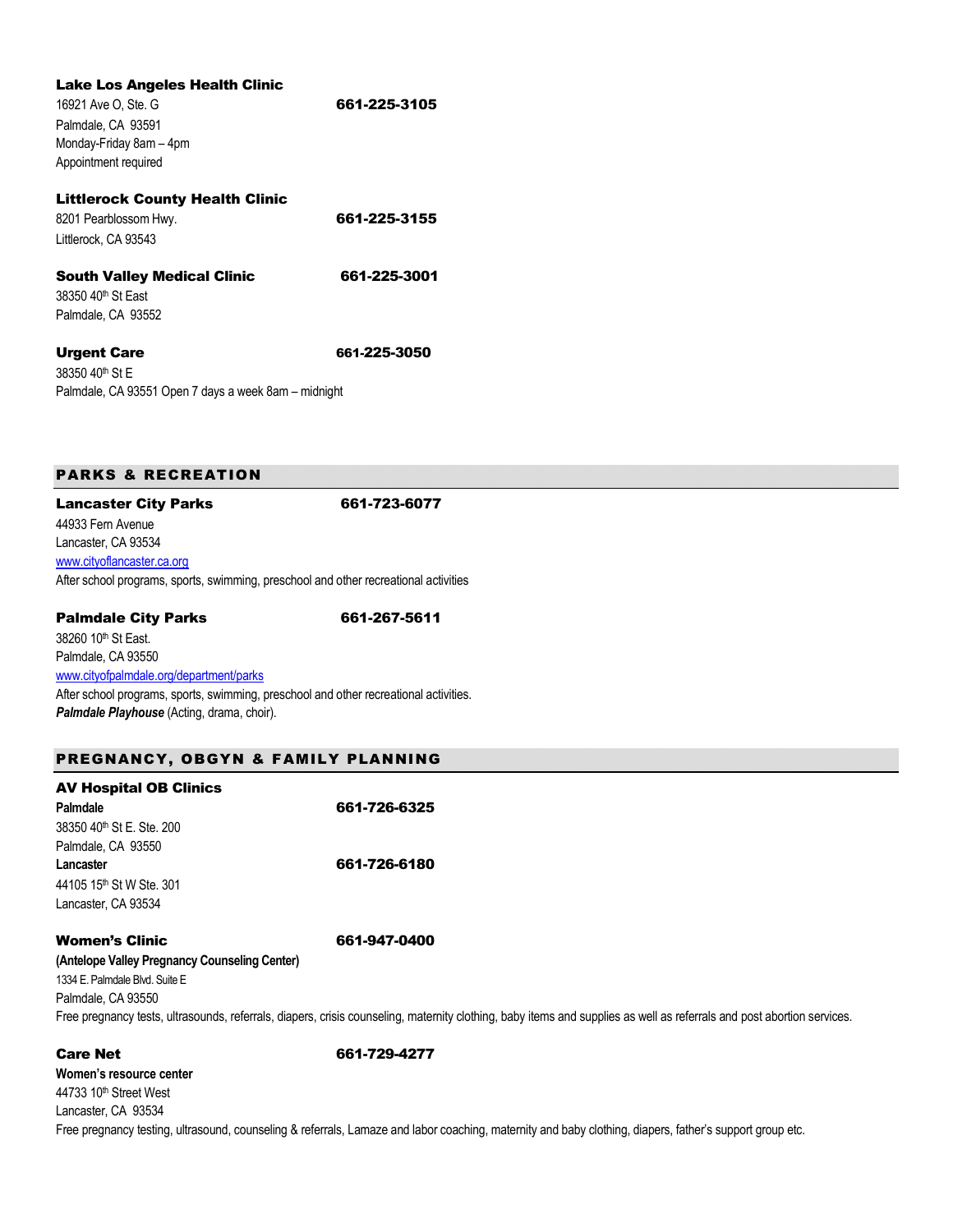#### Elizabeth House 626-577-4434

# Maternity Shelter

Adult pregnant women in crisis First Health Medical Clinic 579-9760 822 East Ave. K Lancaster, CA 93535

#### LA County High Desert Regional Health Center 661-471-4000

335 E. Ave. I Lancaster, CA 93534

#### PUBLIC TRANSPORTATION

#### Access Paratransit 800-827-0829

#### www.accessla.org

Curb to curb shared ride service for functionally disabled individuals in LA County. Call to schedule a Transit Evaluation appointment to determine eligibility.

#### Antelope Valley Transit Authority

42210 6th St. W. **661-945-9445** Lancaster, CA 93536 [www.avta.com](http://www.avta.com/) Local bus service in the AV, commuter services, bus passes, Dial-A-Ride and free rides to those 65 years and older.

MetroLink 800-371-5465

[www.metrolinktrains.com](http://www.metrolinktrains.com/) Train services **Lancaster Station** 44812 Sierra Hwy Lancaster, CA 93534 **Palmdale Station** 39000 Clock Tower Plaza Dr. Palmdale, CA 93550

#### SCHOOLS & ADULT EDUCATION

| <b>Antelope Valley Adult School</b>                           |              |
|---------------------------------------------------------------|--------------|
| 45110 3rd St. E                                               | 661-942-3042 |
| Lancaster, CA 93534                                           |              |
| <b>Antelope Valley Union High</b>                             |              |
| <b>School District</b>                                        | 661-948-7655 |
| 44811 N. Sierra Hwy.                                          |              |
| Lancaster, CA 93534                                           |              |
| Diploma program, GED, ESL, ABE, citizenship, career tech prep |              |
|                                                               |              |

## Desert Sands Charter High School 44130 20th St. W. 661-942-3357

Lancaster, CA 93534 Independent study high school program

# Empower Generations 661-306-4361

Tuition free high school for pregnant and parenting teens, flexible schedules, no childcare needed.

GED Testing Service

[www.GEDcomputer.com/clicks](http://www.gedcomputer.com/clicks)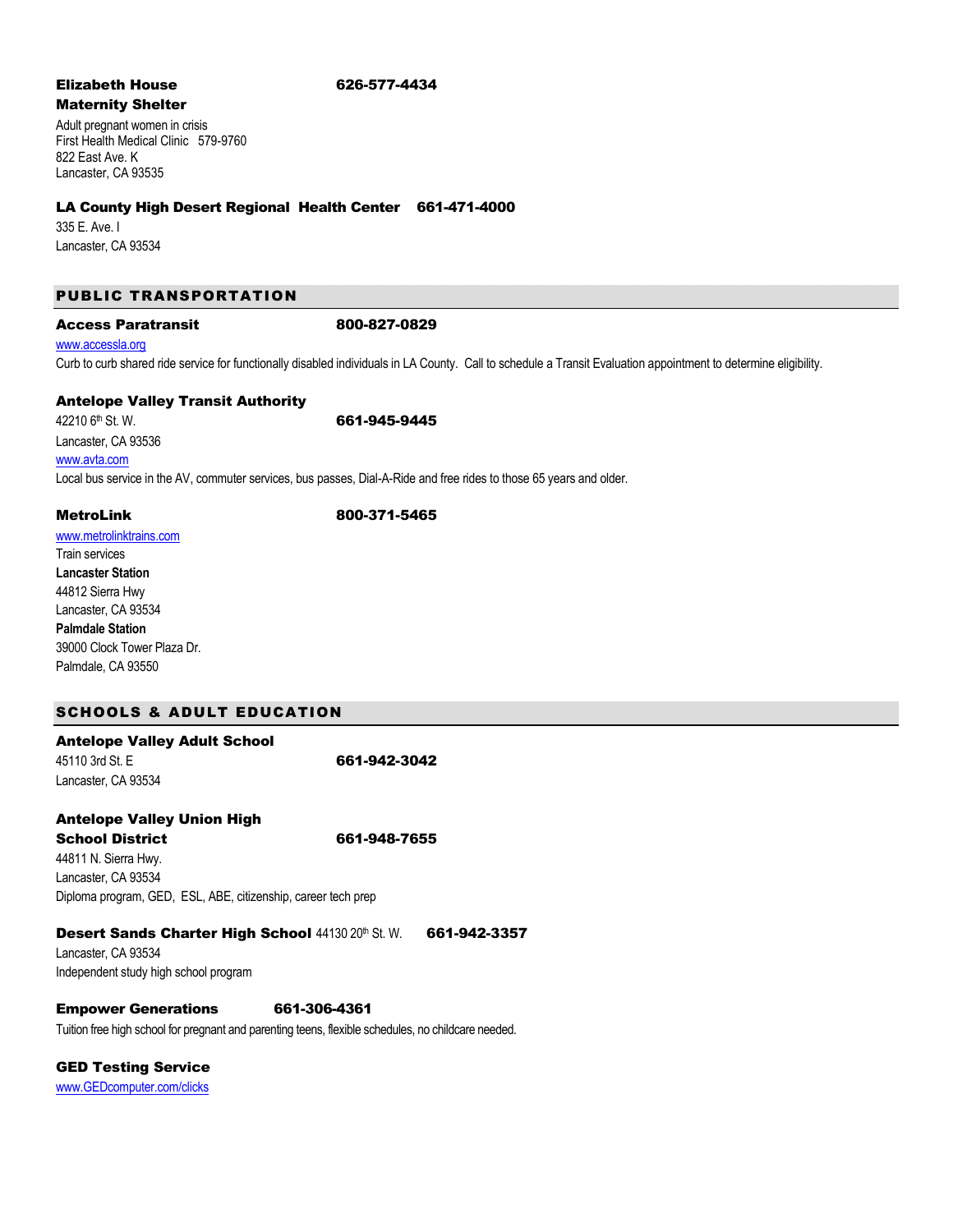| <b>Lancaster School District</b>                                                | 661-723-0351 |
|---------------------------------------------------------------------------------|--------------|
| <b>Preschool Programs</b>                                                       |              |
| 808 West Ave J                                                                  |              |
| Lancaster, CA 93534                                                             |              |
| Free Preschool for eligible parents                                             |              |
| Special Needs / Disabled Children Program                                       |              |
| <b>Opportunities for Learning</b>                                               |              |
| <b>Independent Study Centers</b>                                                |              |
| Lancaster                                                                       | 661-951-3646 |
| 1160 Commerce Dr                                                                |              |
| Lancaster, CA 93534                                                             |              |
| Palmdale                                                                        | 661-265-1957 |
| 2140 East Palmdale Blyd Ste.C                                                   |              |
| Palmdale, CA 93550                                                              |              |
| <b>Palmdale School District</b>                                                 | 661-947-7191 |
| <b>Early Head Start Home</b>                                                    | 661-273-4710 |
| 975 E. Avenue P-8                                                               |              |
| Palmdale, CA 93550 (Between Ave Q and Ave P)                                    |              |
| <b>Youth Build</b>                                                              | 661-266-8900 |
| 38626 9th St. F                                                                 |              |
| Palmdale, CA 93550                                                              |              |
| Alternative school for students ages 16-24; Students                            |              |
| work toward earning their High School Diploma as well                           |              |
| as learning job skills and helping to build affordable housing in the community |              |

#### SPECIAL NEEDS

.

A & M Hearing Service 661-948-4776 43797 15th St W Lancaster, CA 93534

AV Autism Support Group NLACO Regional Center<br> **661-951-1271** 43210 Gingham Ave. Lancaster, CA 93535 For families, relatives, caregivers & professionals involved with children with Autism and other special needs

AV Glad 323-478-8000 Greater Los Angeles Agency on Deafness, Inc. [www.gladinc.org/events/av-glad](http://www.gladinc.org/events/av-glad) [www.facebook.com/avglad](http://www.facebook.com/avglad)

Antelope Valley Foundation for the Developmentally Disabled

**(Day Star)** 661-945-7290 **Adult Services** 646 West Lancaster Blvd., Ste.109 Lancaster, CA 93534

#### Discovery Resource Center 661-947-1595

1609 East Palmdale Blvd Ste. G Palmdale, CA 93550 Advocacy programs, community outreach, and peer support services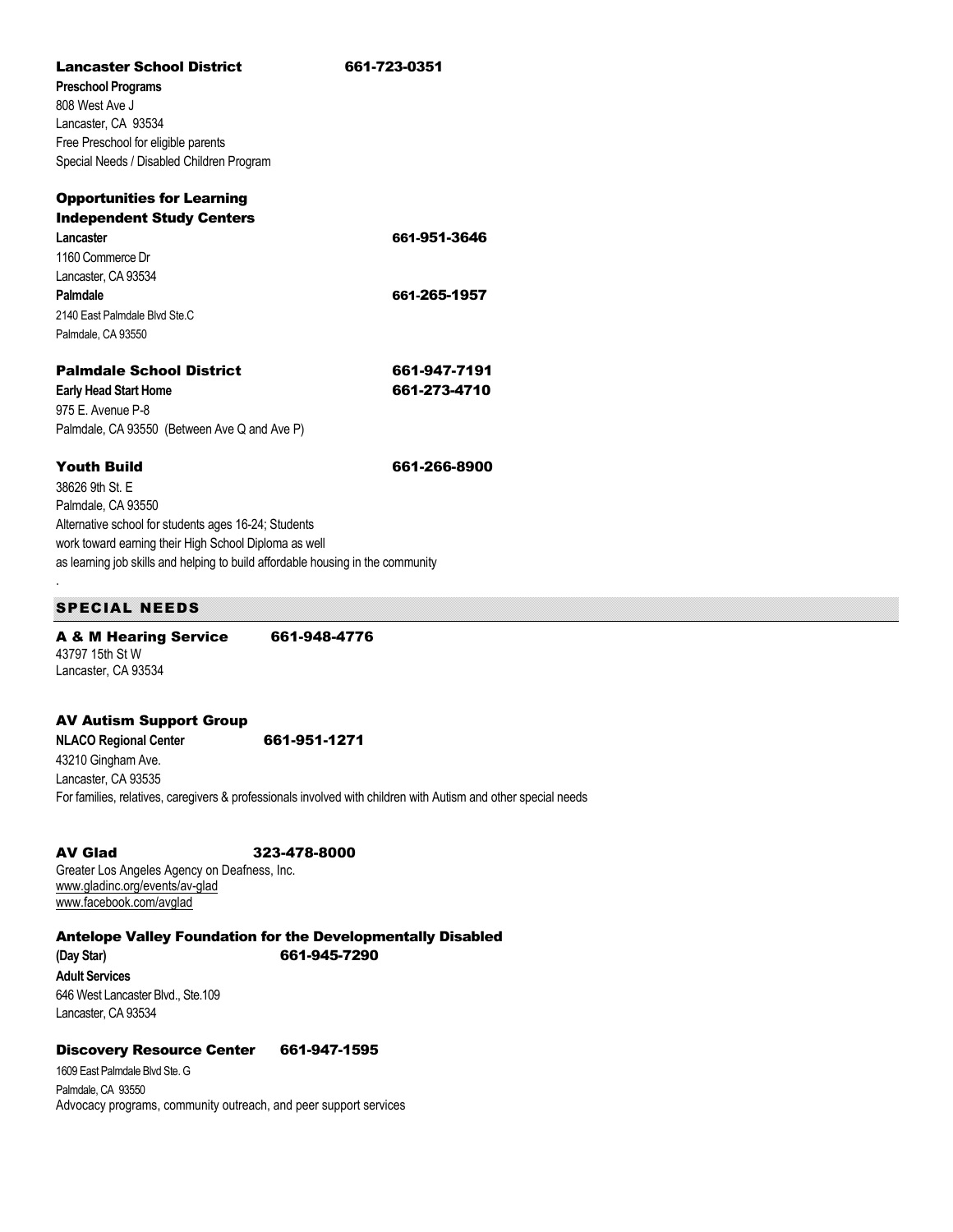#### Desert Haven 661-948-8402

43437 Copeland Cir. Lancaster, CA 93535 Provides services for individuals with special needs

#### Early Childhood Education 661-273-4710

**Palmdale School District** 975 East Ave P-8 Palmdale, CA 93552 Free Pre-School for Eligible Families

#### Lancaster School District 661-723-0351

**Preschool Programs** 808 West Ave J Lancaster, CA 93534 Free Preschool for eligible parents Special Needs / Disabled Children Program

#### Family Focus Resource Center

| 43210 Gingham Ave.      | 661-945-9598                                                                                                |
|-------------------------|-------------------------------------------------------------------------------------------------------------|
| Lancaster. CA 93535     |                                                                                                             |
|                         | Support information and referral services for families with children with special needs. Birth to 22 years. |
| www.csunfamilyfocus.com |                                                                                                             |

#### SUBSTANCE ABUSE/ADDICTION

Alcoholics Anonymous 661-945-5757 43619 17<sup>th</sup> St. W, Ste. 106 Lancaster, CA 93534

#### Antelope Valley Council 661-948-5046

on Alcoholism & Drug Dependency 311 E. Avenue K-4 Lancaster, CA 93535 Outpatient, counseling, parenting classes, anger management, drug testing & alcohol/drug awareness.

#### Antelope Valley Rehabilitation Center

30500 Arrastre Canyon Rd. **661-223-8700** Acton, CA 93510 90 day inpatient program

#### California Smokers Helpline

661-800-No-Butts

Patches, counseling, free literacy education to individuals who want to quit smoking.

#### Department of Mental Health

| <b>Palmdale location</b>        | 661-575-1800 |
|---------------------------------|--------------|
| 1529 E. Palmdale Blvd. Ste. 150 |              |
| Palmdale, CA 93550              |              |
| <b>Lancaster location</b>       | 661-723-4260 |
| 349 East Ave K-6, Ste, A        |              |
| Lancaster, CA 93535             |              |

#### Design for Change 877-267-3646

1066 E Ave J, Lancaster, CA 93535 Residential drug/alcohol inpatient rehabilitatio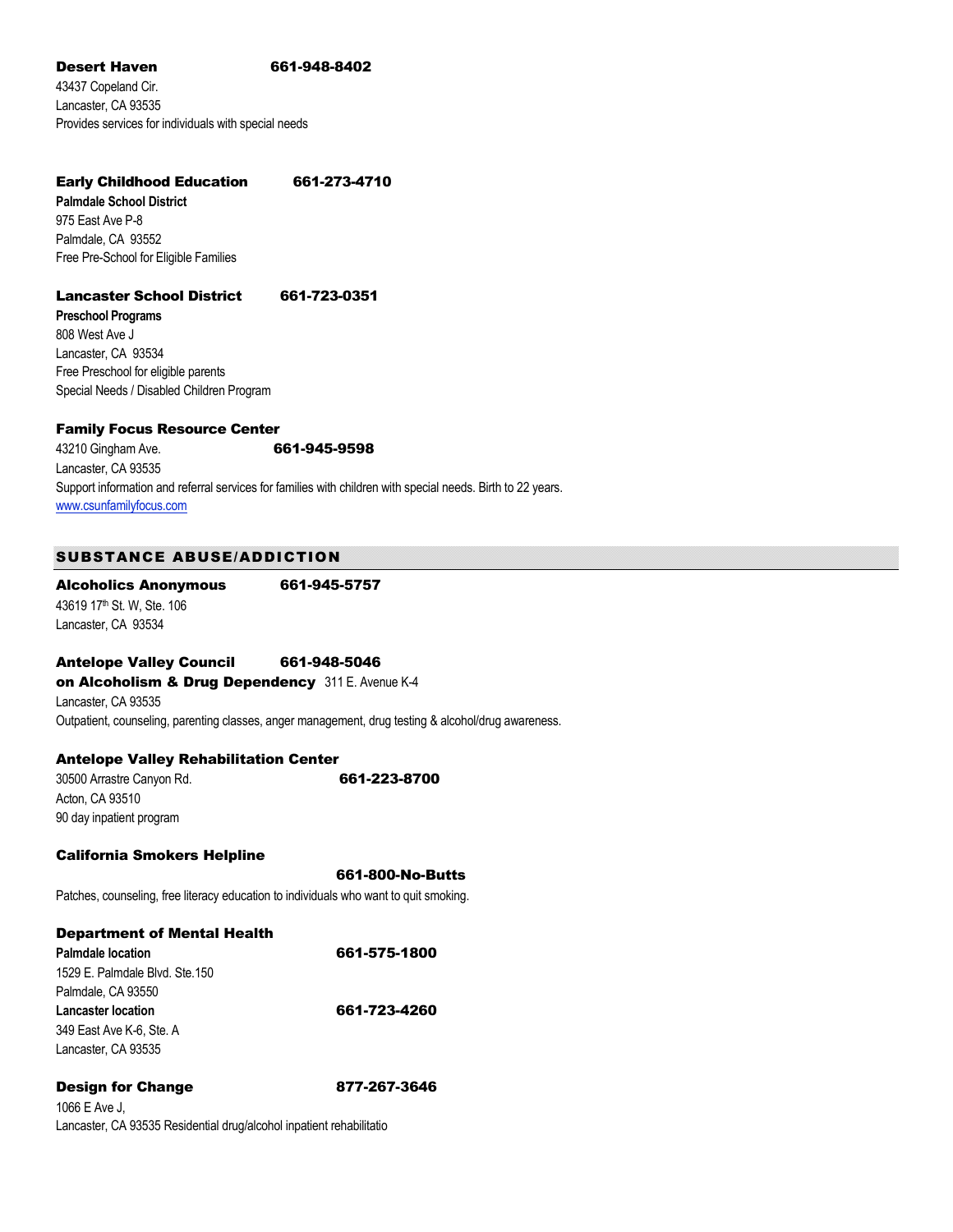#### **Design for Living 661-874-4680**

104 E. Ave. K-4, Ste. B Lancaster, CA 93535 Court-sanctioned parenting classes, Substance abuse classes, individual therapy, domestic violence classes and anger management classes

#### Narcotics Anonymous 24 Hr. Phone line 661-266-2200

#### WELLNESS HOMES

#### AVPH- Wellness Homes 661-942-4719

**Trend Wellness Home** (Sponsor Kaiser Permanente) 43057 39th St. West, Lancaster, 93536

**Piute Wellness Home** (Sponsor Mayor and Mrs. R. Rex Parris) 45534 5<sup>th</sup> St. East Lancaster, CA 93534

**Desert View Wellness Home**  (Sponsor Mr. & Mrs. George M. Lane 1102 West Ave H-5 Lancaster, CA 93534

**Lowtree Wellness Home**  (Sponsor Greater AV Association of Realtors). 1038 West Ave. J-5

Lancaster, CA 93534

**Mariposa Wellness Home** 

(Sponsor AV Hospital) 45534 Gadsden Ave. Lancaster, CA 93534

**Linda Verde Wellness Home**  (Sponsor High Desert Medical Group) 44848 Rodin Ave. Lancaster, CA 93535

**Joshua Wellness** 

302 E. Ave. J-12 Lancaster, CA 93534

Wellness Homes allow community members to participate in health and wellness services. They also provide an opportunity for community organizations to hold workshops, classes, meetings, or activities that benefit the well-being of residents in those neighborhoods.